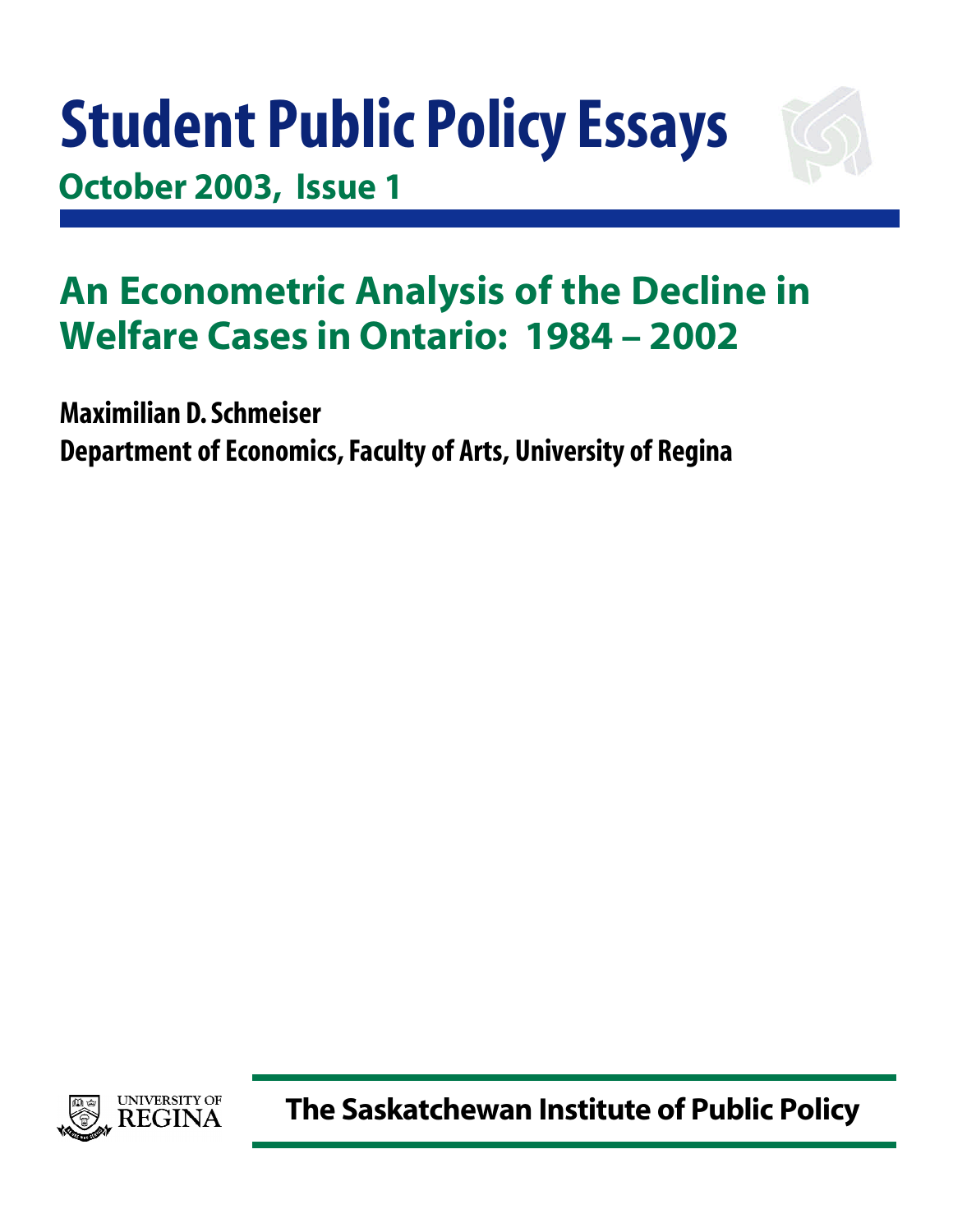Saskatchewan Institute of Public Policy University of Regina, College Avenue Campus Gallery Building, 2nd Floor Regina, Saskatchewan • S4S 0A2

## About the Series

**The Student Public Policy Essay is published as a result of a contest targeting undergraduate students at the University of Regina. The winning essay, judged by an independent group of scholars and policy practitioners, is made available to the public through this publication.**

General Inquiries: 306.585.5777 Fax: 306.585.5780 sipp@uregina.ca www.uregina.ca/sipp

In an effort to engage the student population and better utilize the pool of talented youth that exists in this province, SIPP developed the Student Public Policy Paper Essay Contest.

Most students at the undergraduate level have not had the opportunity to publish original pieces of work. The Saskatchewan Institute of Public Policy wanted to reward the top student essay dealing with a significant issue of public policy through this publication. Full details regarding the Student Public Policy Essay Contest are available online at **www.uregina.ca/sipp**.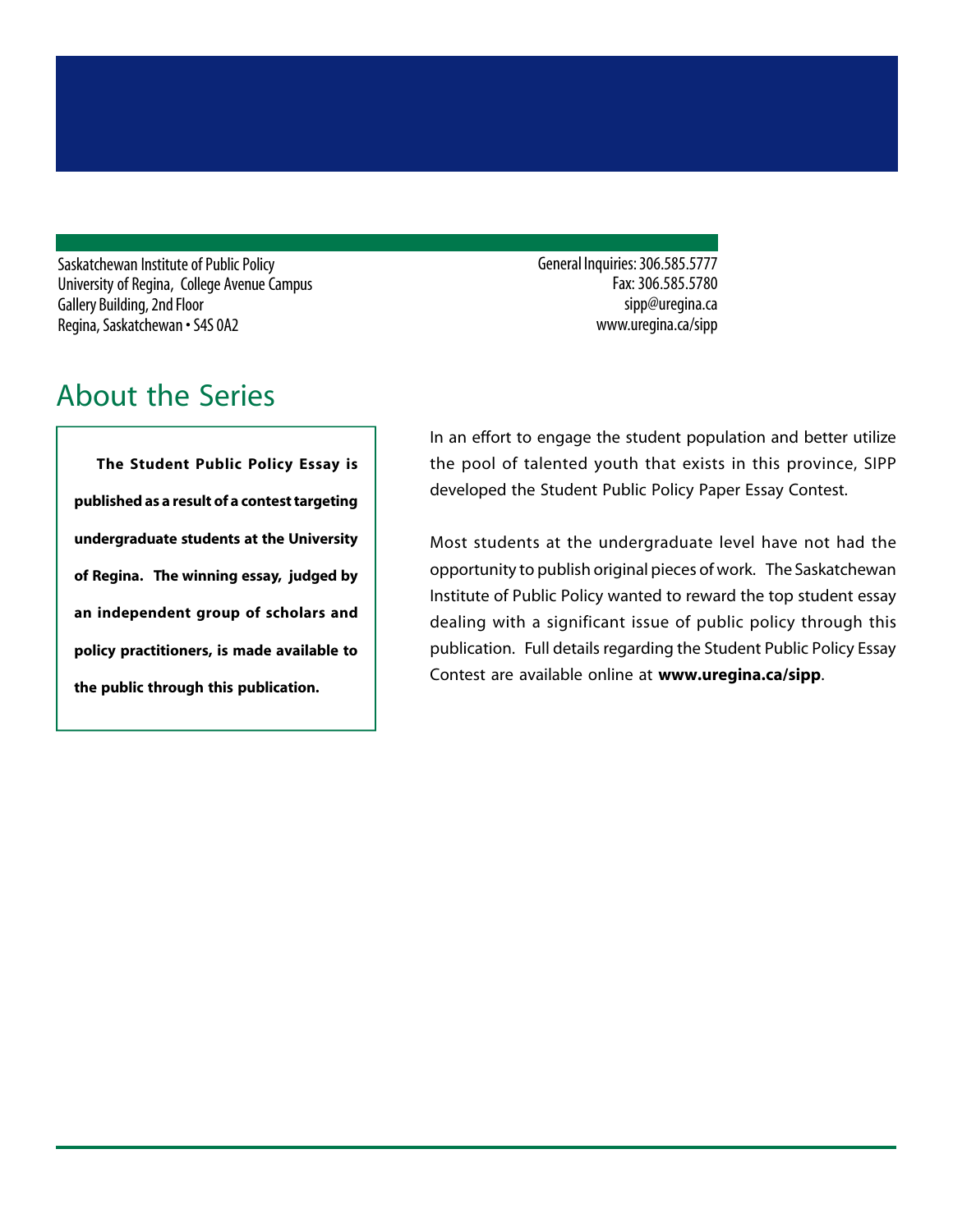## Director's Introduction

In his paper, Max examines the decline in welfare cases in Ontario and attempts to ascertain the reason behind that decline. Major welfare reforms implemented by the Government of Ontario combined with strong economic growth and a decline in unemployment rates are often cited as reasons for the decline. After performing an analysis of welfare cases in Ontario, Max suggests that 98 per cent of the decline can be attributed to welfare reform, suggesting that the reforms were extremely successful in reducing the number of case loads in the province.

This is an interesting argument and the Saskatchewan Institute of Public Policy is pleased to publish Max's analysis of recent welfare reform in Ontario. It is our hope that this paper will be the first in a series of student policy essays that will showcase the interest of young men and women in public policy issues.

Dr. Raymond Blake Director, Saskatchewan Institute of Public Policy

### Disclaimer

**The Student Public Policy Essay Series offers a unique perspective on issues of public policy. While SIPP is committed to the success of this series, the papers themselves contain the view of the author, and do not necessarily reflect the opinions of the Institute.**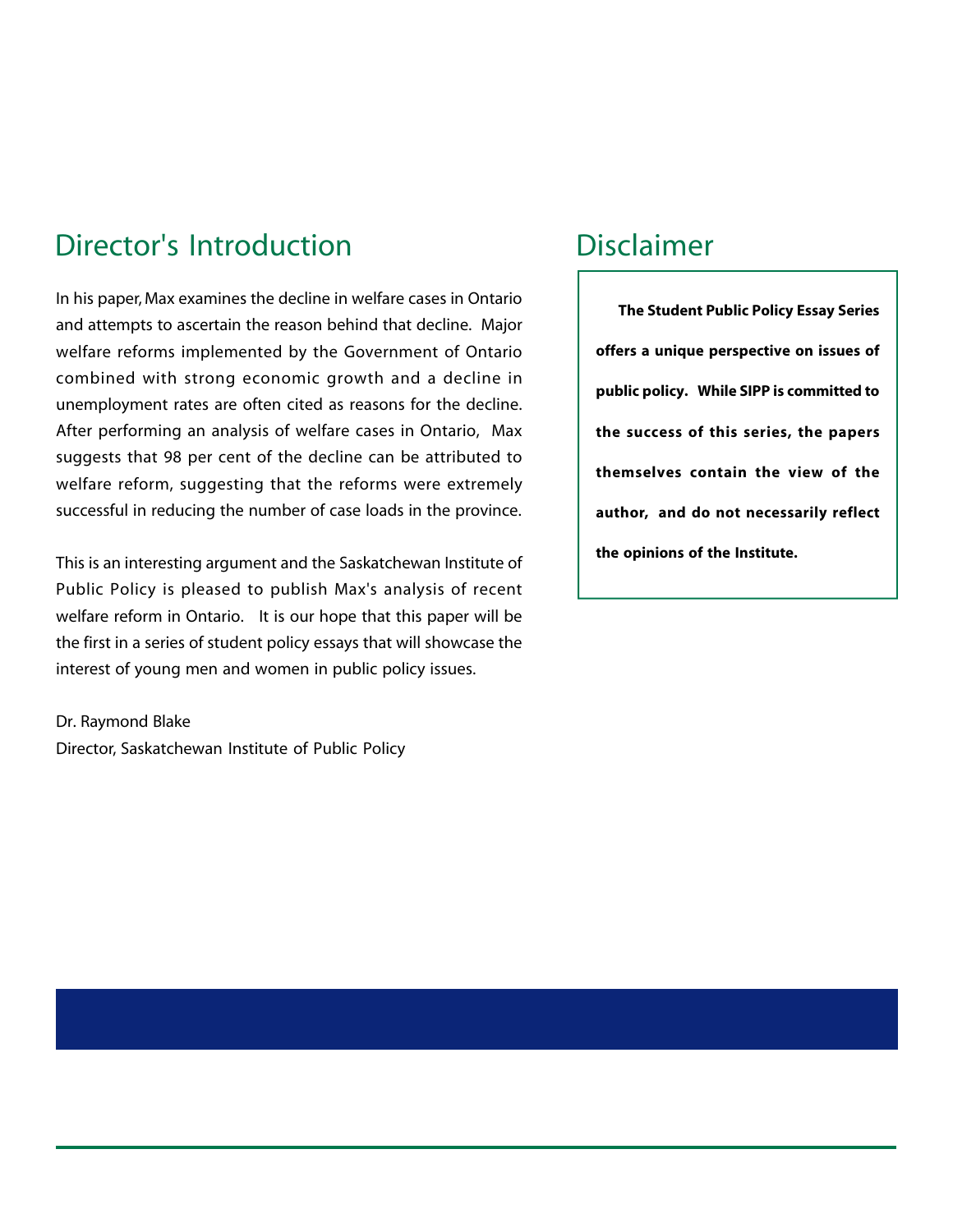#### **An Econometric Analysis of the Decline in Welfare Cases in Ontario: 1984 - 2002**

**Maximilian D. Schmeiser**

*Faculty of Arts, Department of Economics University of Regina*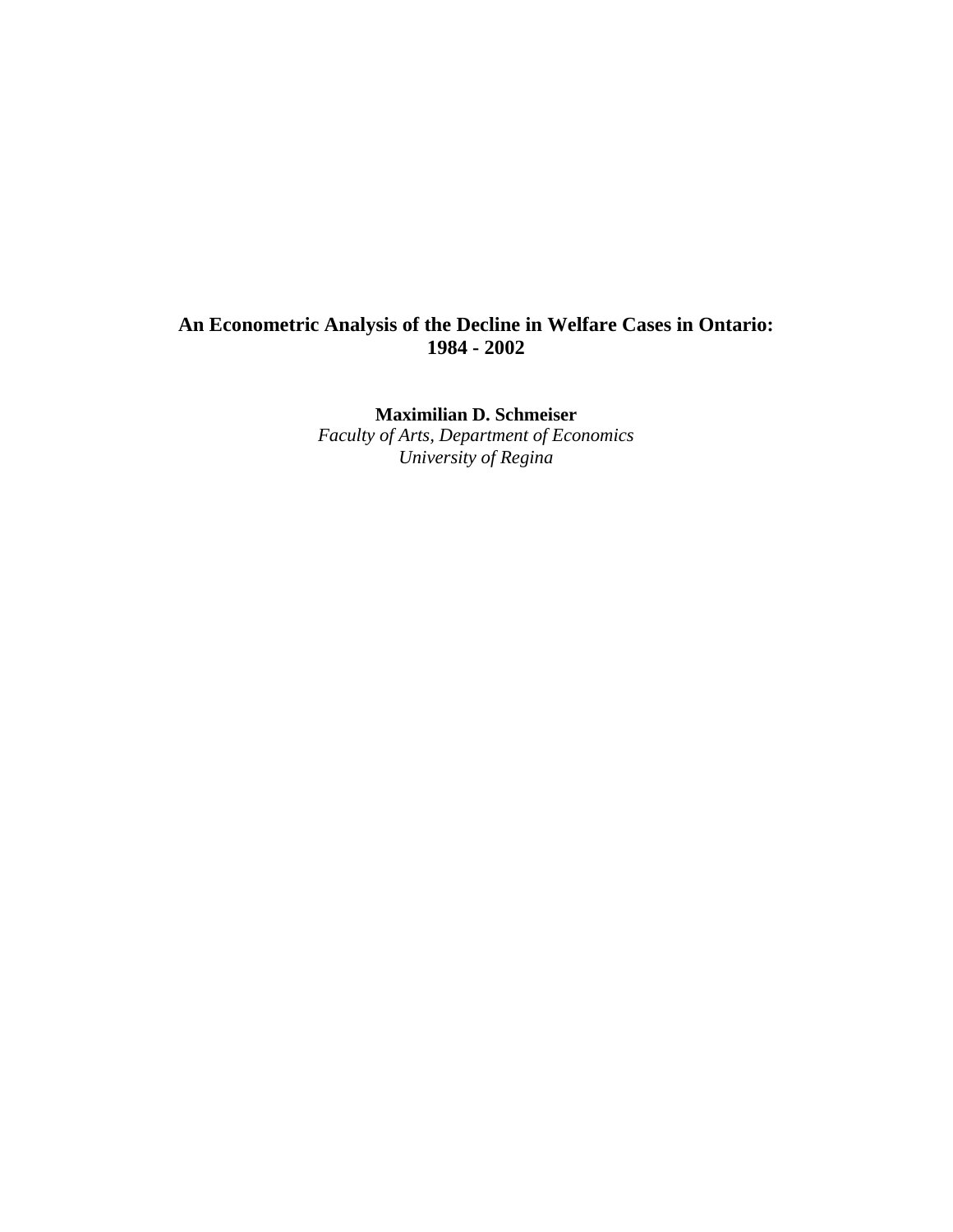#### **Foreword**\*

1

In Ontario the number of welfare cases has declined by over 300,000 (65 per cent) since June of 1995. Two possibilities are frequently raised as the reason for these declines: the major reforms to welfare carried out by the Mike Harris government, and the strong economic growth and resulting decline in unemployment. In this paper, I use monthly case numbers data from September 1984 to September 2002 to determine the relative importance of welfare reforms and economic growth. This is done by estimating a model of the ratio of welfare cases to the population (case rates) as a function of time-dependent welfare reform variables, unemployment rates, welfare benefit rates, and lagged case rates. Unemployment is used in this model as a proxy for economic factors. I conclude that welfare reforms, particularly benefit cuts, were responsible for much of the decline in welfare rates, and that the decline of unemployment played a largely insignificant role. My results suggest that approximately 98 per cent of the decline was a result of the welfare reforms, and less than 1 per cent due to the decline in the level of unemployment.

<sup>\*</sup> The Author would like to thank Dr. Marion Jones for all her revisions, suggestions and guidance throughout the writing of this paper. I would also like to thank Dr. Stuart Wilson for his assistance in solving the econometric problems I encountered. None other than the author can be held responsible for any remaining errors or oversights.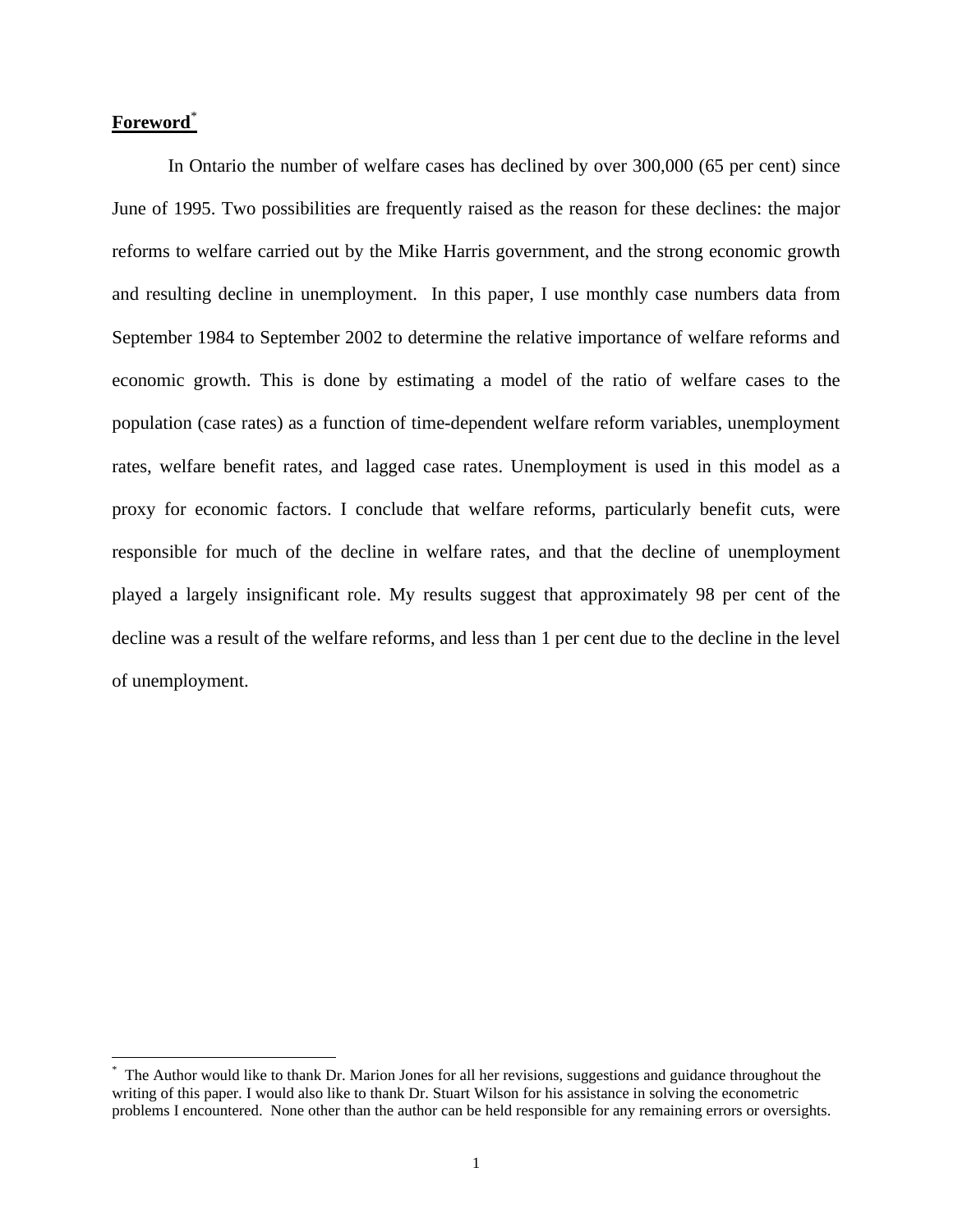#### **Introduction**

Over the last decade, the drive for governments to balance budgets has resulted in large reductions in expenditures. Particularly hard hit have been social programs as they make up a significant portion of spending. As welfare is one of the largest social programs, it has become commonplace to see provincial governments 'reforming welfare.' The nature of these reforms has been simple: cut benefits and limit eligibility in order to reduce the welfare rolls, and thus costs. For the most part, the number of welfare recipients has seen substantial declines during the period of these reforms. In Ontario, where some of the most extensive reforms have occurred, welfare cases have fallen from a high of 522,999 to a low of 191,377. However, the period in which these reforms were carried out, the mid to late 1990s, was one of the most prolonged periods of economic expansion in Canadian history. This period experienced some of the lowest levels of unemployment in decades, and a significant expansion of the labour force.

In this paper, I use monthly case numbers data taken from Ontario to determine the relative importance of welfare reforms and economic growth. This is done by estimating a model of the ratio of welfare cases to the population (case rates) as a function of timedependent welfare reform variables, unemployment rates, welfare benefit rates, and lagged case rates. I conclude that welfare reforms, particularly benefit cuts, were responsible for the vast majority of the declines in welfare rates, and that the decline of unemployment played a nearly insignificant role.

#### **Background**

Ontario had the dubious distinction of having become the national leader in welfare dependence when, in 1994, its welfare rolls peaked at 673,000 cases, which meant that more than 1.3 million men, women and children - or one in eight Ontarians - were dependent on government assistance.<sup>1</sup>

In 1995 when the conservative government took power in Ontario, the annual cost of welfare stood at \$6.8 billion, or approximately 14% of government expenditures.<sup>2</sup> The welfare rolls had grown significantly over the last decade, from just over 400,000 in 1985 to more than

 $\overline{a}$ 

<sup>1</sup> Emphasizing Work, Not welfare.

 $2 \overline{\text{Making Welfare Work}}$ . P. 1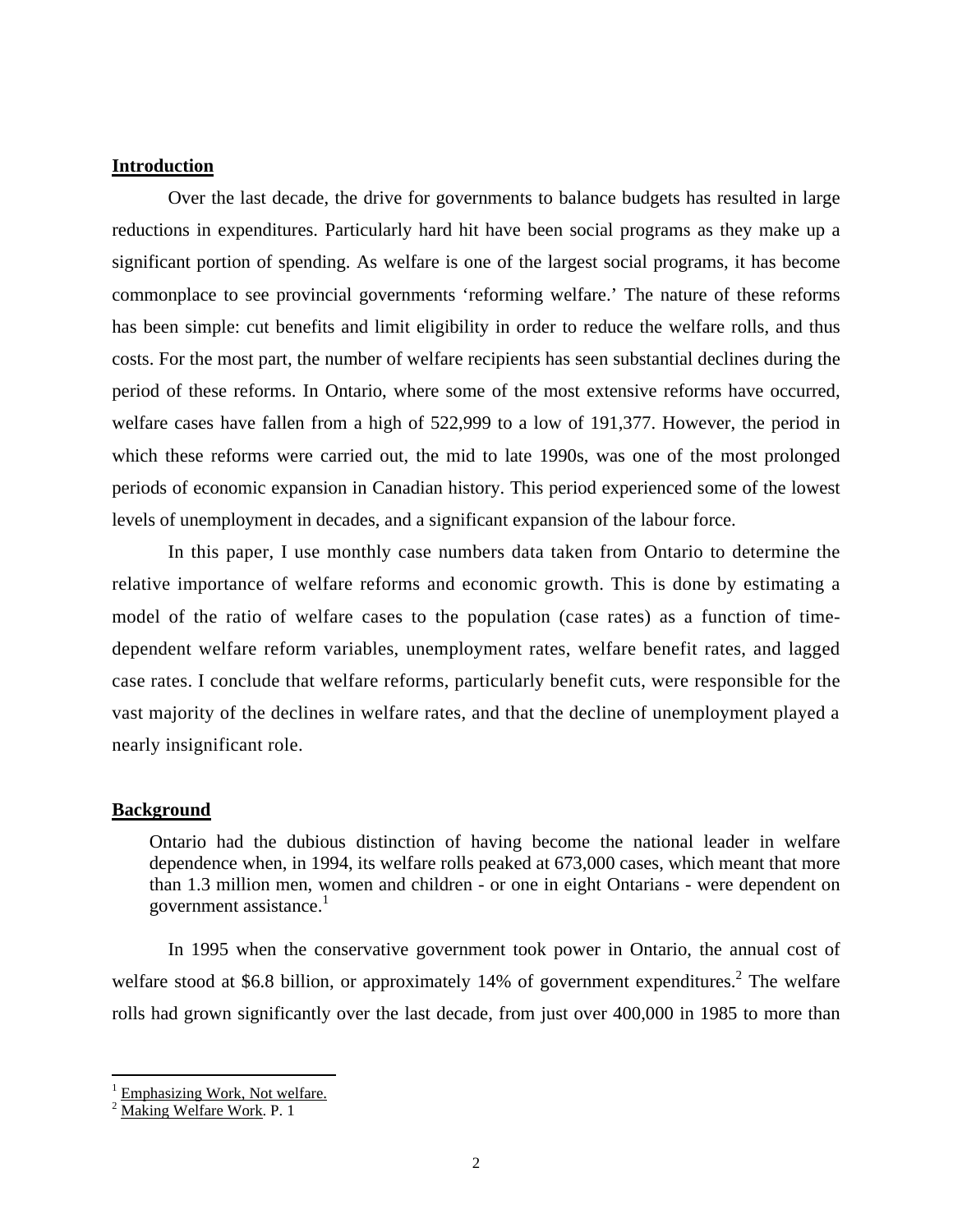1.3 million in 1995. $3$  To add to the burden, the previous government had continually increased the payments to recipients from an average of \$370 per month in 1985 to \$650 in 1995. Not only were the welfare rolls and costs growing, but welfare was no longer acting as a temporary financial support program. An increasing number of individuals and families were living in a 'cycle of dependence' in which welfare was the way of life. The Harris government believed welfare benefits had become so generous as to provide a disincentive to securing employment.

Previous governments had raised welfare payments to record levels. Instead of supporting self-sufficiency and self-reliance, we were encouraging people to depend on government when they lost a job or couldn't find work. $4$ 

In addition, the public perception of welfare had been marred by an abundance of incidents of welfare abuse reported in the media. As a result of all these factors, the Harris government made 'retooling welfare' a major part of election platform and spending reductions.

To 'fix' the welfare problem in Ontario, the Government began by cutting benefits by 21.6% in order to eliminate the incentive to remain on welfare. These benefits were then fixed in nominal terms, which caused them to erode further with inflation. Further incentive to work was provided by a supplement for those who found employment. This supplement compensated those who found employment for any discrepancies between their labour income and their former welfare payments. Additional conditions were placed on welfare recipients, including mandating regular school attendance for those recipients less than 18 years of age. To curb incidents of abuse, a welfare fraud hotline was created, as was a database to track welfare recipients and any complaints. Information sharing with the federal government and other provinces was established to catch anyone 'double dipping'. The government also increased the number of welfare fraud investigators from 300 to 400.<sup>5</sup>

The largest program implemented by the government was the introduction of 'workfare' or the Ontario Works program. Ontario Works was designed to meet three main objectives: ensure that people on welfare take responsibility for finding work to become self-sufficient; provide an effective transition to employment; and make welfare fair for people who need help and for the taxpayers who pay the cost.<sup>6</sup> In light of these goals, emphasis was placed on welfare

1

 $3$  The figures cited here include dependents of welfare recipients making them much larger than the figures used in the analysis.

<sup>4</sup> Making Welfare Work. P. 2

 $<sup>5</sup>$  Ibid.</sup>

<sup>6</sup> Ibid. P. 12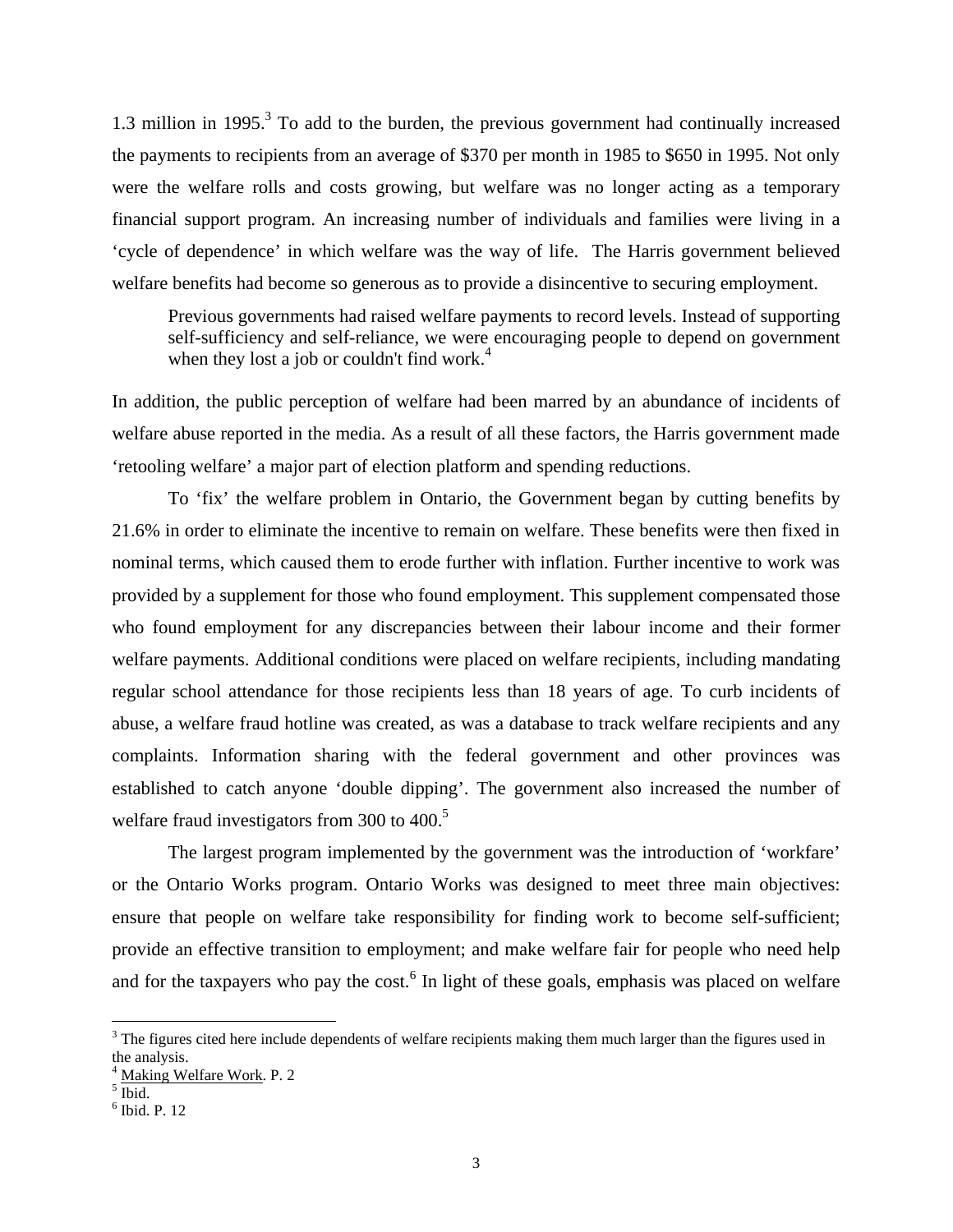as being a *temporary* program. The Ontario Works program was therefore designed to provide the shortest possible time to reentry into the workforce.

To facilitate workforce reentry, Ontario Works provided people with access to information on prospective employment, and skill/education development opportunities. Ontario Works also provided career counseling and access to services such as phones, computers and faxes for help in job searching. For those with limited skills, Ontario Works had a community placement program which allowed people to obtain new skills and training, by providing work in various public or non-profit organizations. Ontario Works also provided basic education programs, allowing people to complete their secondary education, or to improve basic reading, writing, and mathematical skills. For teen parents under 18, a mandatory high school education program was enforced, and those unwilling to participate have had their benefits terminated.

As a result of the government's cuts to welfare benefits, and its emphasis on quick turnover and work placement, the welfare rolls, and therefore costs have significantly decreased. Since program reforms were initiated, more than 600,000 people have gone off welfare, providing a savings to tax payers in excess of \$8 billion. The governments increased monitoring of welfare fraud resulted in the identification of \$123 million in payments to which people were not entitled. As a result, benefits were terminated or lowered to more than 31,000 people, and 1870 fraud convictions were obtained. The termination of benefits alone resulted in savings of \$75 million to Ontario taxpayers.<sup>7</sup>

Taken by themselves, these figures tend to suggest that the government was on the right path. They appeared to be reducing costs, and the number of welfare dependents. The implication is that these people who go off the welfare rolls are either obtaining employment, or becoming self-sufficient. However, the government's own statistics suggest otherwise. Of those who did leave the welfare rolls in 1998, only 58 per cent left for employment reasons.<sup>8</sup> Further, of those who left welfare for employment 20 per cent were unemployed within a few months, and unemployment rates among welfare leavers were 27 per cent. Of those who maintained employment, 28 per cent were part-time. For the entire group, average gross weekly earnings were a meager  $$325<sup>9</sup>$ . This amounts to an annual income of less than \$17,000, below the Low Income Cut Off level (\$17,571) for a single unattached individual living in a center of greater

 $\overline{a}$ 

<sup>7</sup> Ibid. PP. 8-10

<sup>8</sup> Workfare Watch Bulletin. Vol. 1 #13

<sup>&</sup>lt;sup>9</sup> Ibid.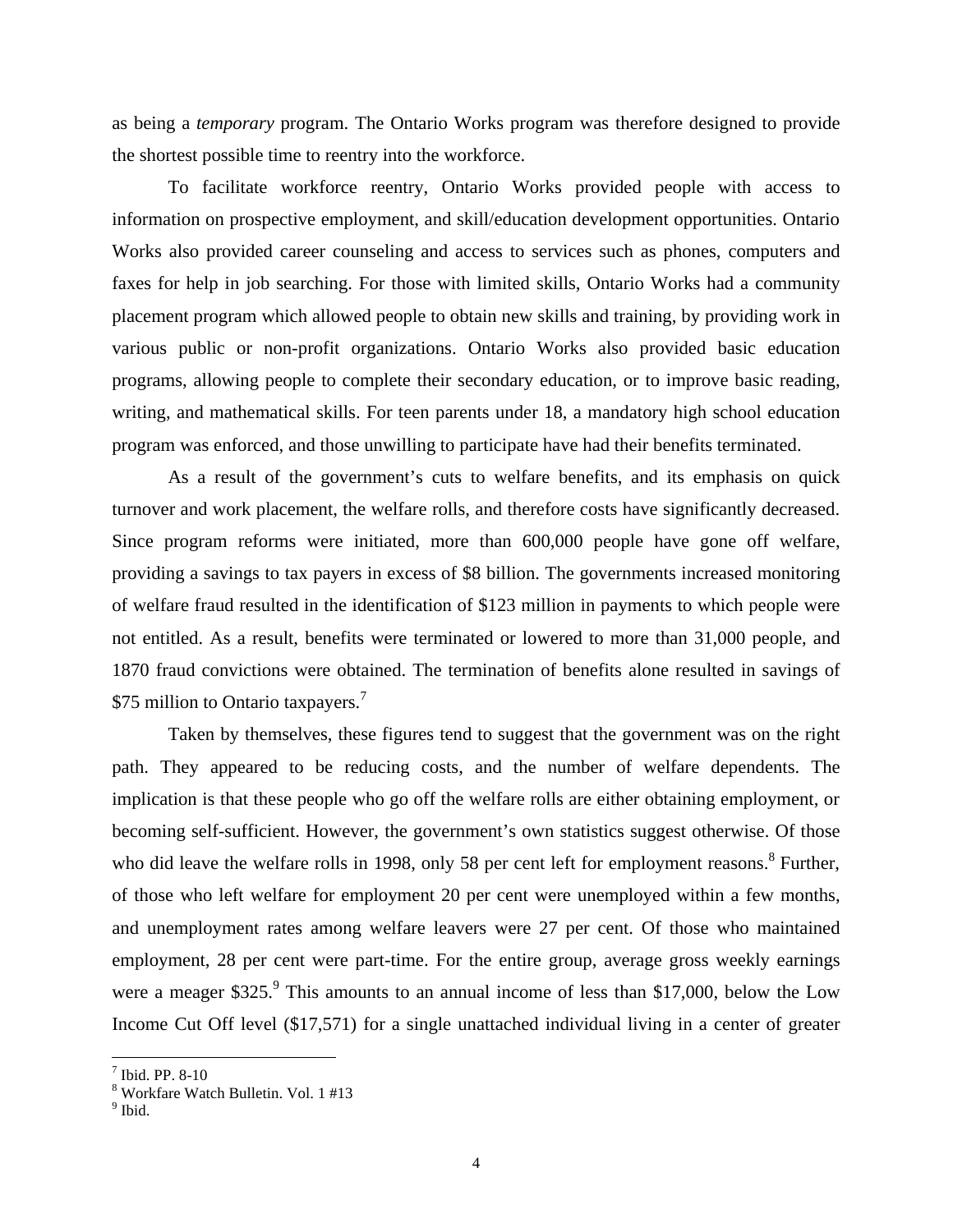than 500,000 people.<sup>10</sup> However, this compares relatively favorably with the less than \$8,000 annually they would 'earn' on welfare.

One of the major criticisms of the governments approach to welfare reform has been its focus on caseload reduction, and how this focus has inflicted an untold human cost on welfare recipients. The mandatory nature of the new programs has resulted in the termination of benefits to many needy individuals. In 1999, 4,182 people had their benefits terminated for refusing to participate in either education or work placement programs. A survey conducted by the Daily Bread Food Bank of food bank users who participated in Ontario Works programs reveals that there is a perception among those who participate in the mandatory programs that they do little to assist in obtaining employment. This perception seems to increase the longer individuals participate in the programs.

Twenty-two per cent of food bank users who started participating in OWA [Ontario Works Act] programs in 2001 felt the programs were meeting their needs for finding paid employment. For those who started the programs in 2000, 20% felt their needs were being met. But for those who began in 1999, just 9.8% felt the OWA training programs were helpful in finding paid work, and for those who began programs in 1998, a mere 6.9% were satisfied with them.  $11$ 

Though this is partially a reflection of increasing frustration on the part of participants as the welfare term grows, the beginning rate of a mere 22 per cent suggests fundamental problems. With dissatisfaction rates of that magnitude and the high percentage of 'welfare leavers' who lose their employment within a couple of months, it becomes apparent that the Ontario Works programs' emphasis on quick turnover and reentry into the workforce is failing participants. Questions arise as to whether the government is providing effective training, or simplistic and fruitless programs.

Only 15.6% of food bank users participating in OWA programs feel the programs help meet their needs for finding paid work. And those dissatisfied with the program are looking for help: approximately two-thirds of those who feel OWA programs are not preparing them for the paid workforce would like further assistance or training not provided by OWA programs.<sup>12</sup>

Another major criticism of the welfare reforms is that they attempted to portray welfare recipients as lazy, uneducated, unskilled and downright thieves. The government's emphasis on

1

<sup>&</sup>lt;sup>10</sup> Low Income Cut Offs December 1999. Statistics Canada. P. 23

<sup>&</sup>lt;sup>11</sup> Damned If You Do; Damned If You Don't. P. 7

 $12$  Ibid.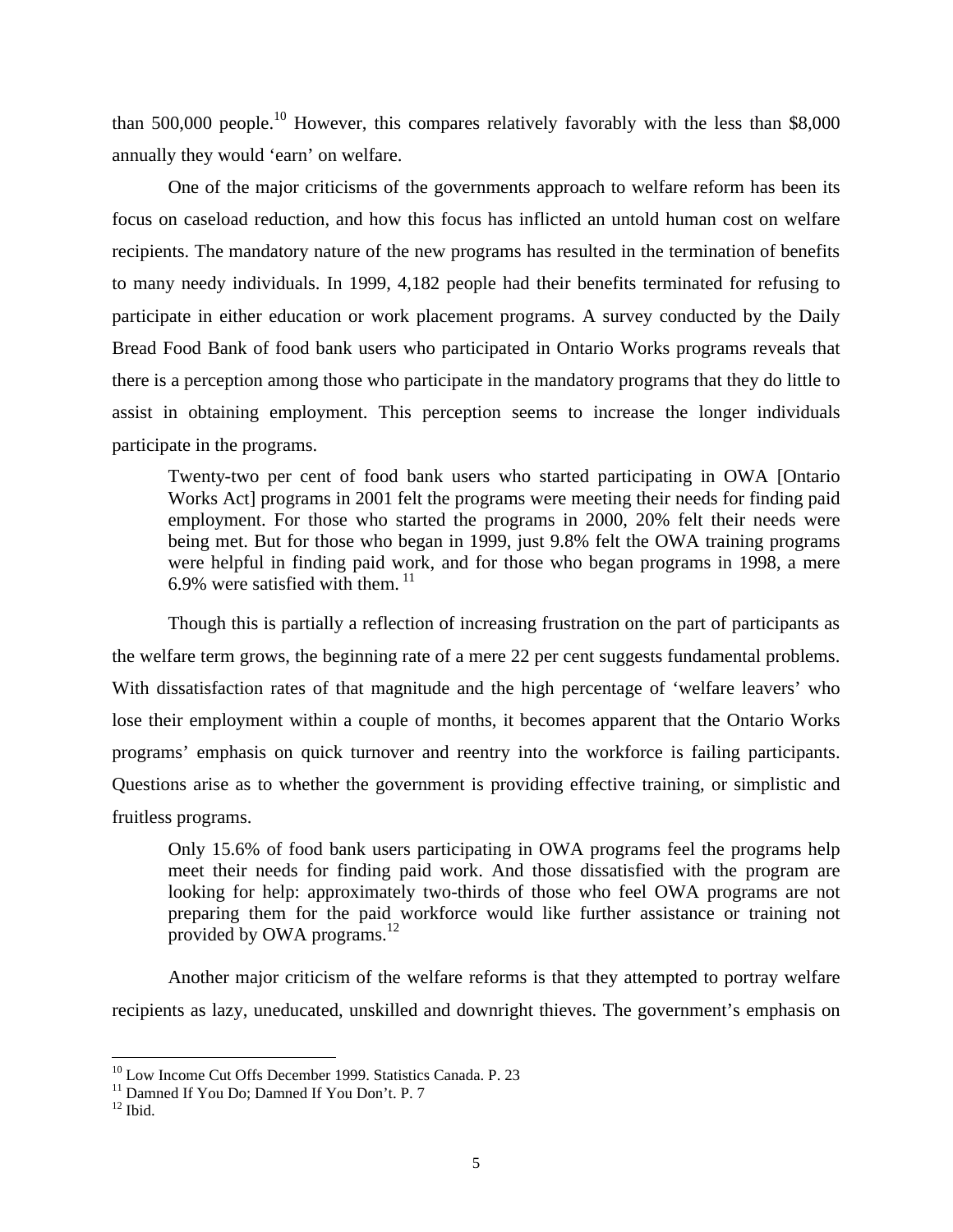retraining programs implies that welfare recipients lack the necessary skills to participate effectively in the labour force. However, this is simply not the case. In the above mentioned survey by the Daily Bread Food Bank, it was found that 52 per cent of welfare recipients had more than 10 years of work experience, approximately 70 per cent had 5 years of experience, and that 33 per cent had some college or university education. Only 5 per cent of those surveyed listed lack of skills as the main reason they were unable to obtain employment and in addition, a mere 3 per cent listed lack of education as their main reason.<sup>13</sup>

Many also cited lack of affordable day care for their children as a major barrier to their employment. These results further debunk the government's insistence that simple education and retraining will get people off welfare. It appears that it is not laziness on the part of welfare recipients, but lack of job opportunities, and family concerns that act as barriers to employment.

Debate has been raised as to whether the government's main claim of success, the 600,000 people removed from the welfare rolls over the last 6 years, is in fact the result of welfare reforms or simply the robust economy over that period. The mid-nineties were a time of sustained and unprecedented growth for Ontario and all of Canada. As a result it is argued that the reason the government was able to reduce the welfare rolls was due to the significant number of new jobs created, and thus opportunities for welfare recipients to obtain employment increased.

Despite the 600,000 people moved off welfare since 1995, over 700,000 remain on welfare in Ontario. With the government's cuts to welfare benefits, its insistence upon mandatory attendance at programs of questionable benefit, and its stigmatization of welfare recipients as lazy and uneducated, the situation of those on welfare has severely deteriorated. Not only were benefits reduced by 21.6 per cent in 1995, but they were also frozen at the reduced rate. As a result of inflation, the real value of the meager benefits provided has been eroded over the last 6 years, further reducing the ability of welfare recipients to maintain themselves and their families. By 2002, the maximum real benefits payable to a single employable individual had fallen to \$504, from \$698 in 1994. As stated above, the training programs seem to be providing limited benefits. The mandatory attendance at these programs therefore reduces the time that individuals could spend looking for employment, or improving their skills, without providing

1

 $13$  Ibid. P. 6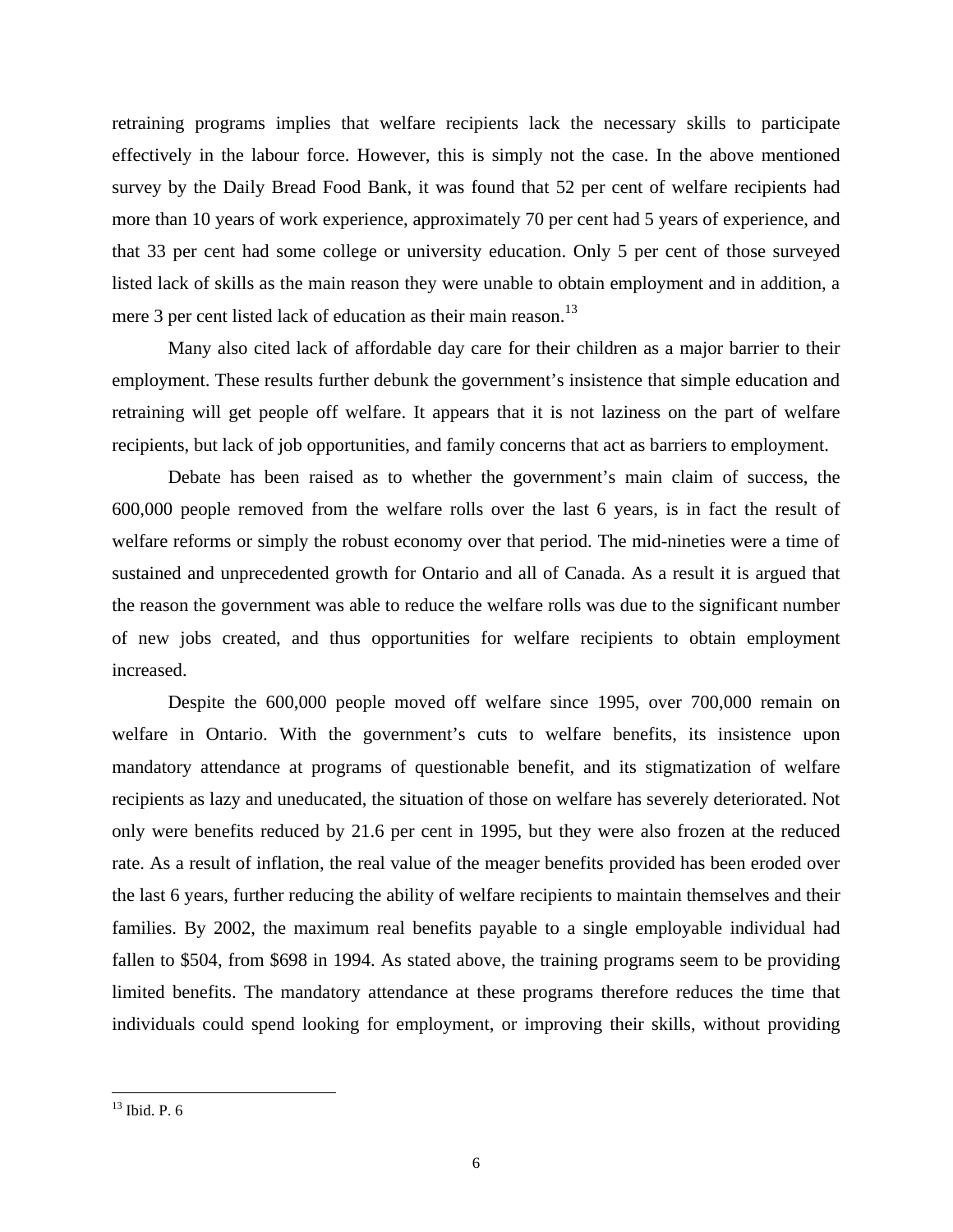any real benefits. This time burden is in addition to the time these individuals must spend on finding affordable food, housing and caring for families.

By stigmatizing welfare recipients as lazy and uneducated, the government is in no way assisting them in obtaining long-term employment. The government has even gone so far as to require drug tests of welfare recipients. In November 2001, when the plan was announced, the Honourable John Baird, Minister of Community and Social Services, delivered a speech which portrayed many welfare recipients as drug addicts.

I recently met with a group of welfare caseworkers here in the City of Toronto. One caseworker told me he sees people in his welfare office high on drugs every single day. I've heard stories of people using their welfare cheques to feed their drug habit instead of feeding their own children.<sup>14</sup>

The credibility of welfare recipients is significantly damaged by these blanket statements. What firm wants to hire someone who gets high instead of feeding their children? Further, these stereotypes will fuel a negative workplace environment for former welfare recipients. They will be scrutinized in ways normal employees would not, and may have a difficult time earning trust.

#### **Survey of Literature**

 $\overline{a}$ 

In conducting my initial search for relevant information in the area of welfare reform, I discovered a paucity of Canadian literature on the topic. As a result research from the United States provided guidance. Since 1996, the U.S. has undergone a country-wide reform of its welfare system. Since these reforms are scheduled for congressional review in 2002, a significant amount of analysis has been conducted by both governments and academics in an effort to adequately explain the declines in welfare caseloads over the 1990s.

The majority of research into declining welfare caseloads was prompted by the 1997 release of the Council of Economic Advisors (CEA) report entitled, "Technical Report: Explaining the Decline in Welfare Receipt, 1993-1996." The model used for this report examined caseload declines, using annual data on the share of people in a state who are welfare recipients. The state unemployment rate was used as a measure of economic conditions, and the

<sup>&</sup>lt;sup>14</sup> Notes for Remarks by the Honourable John Baird.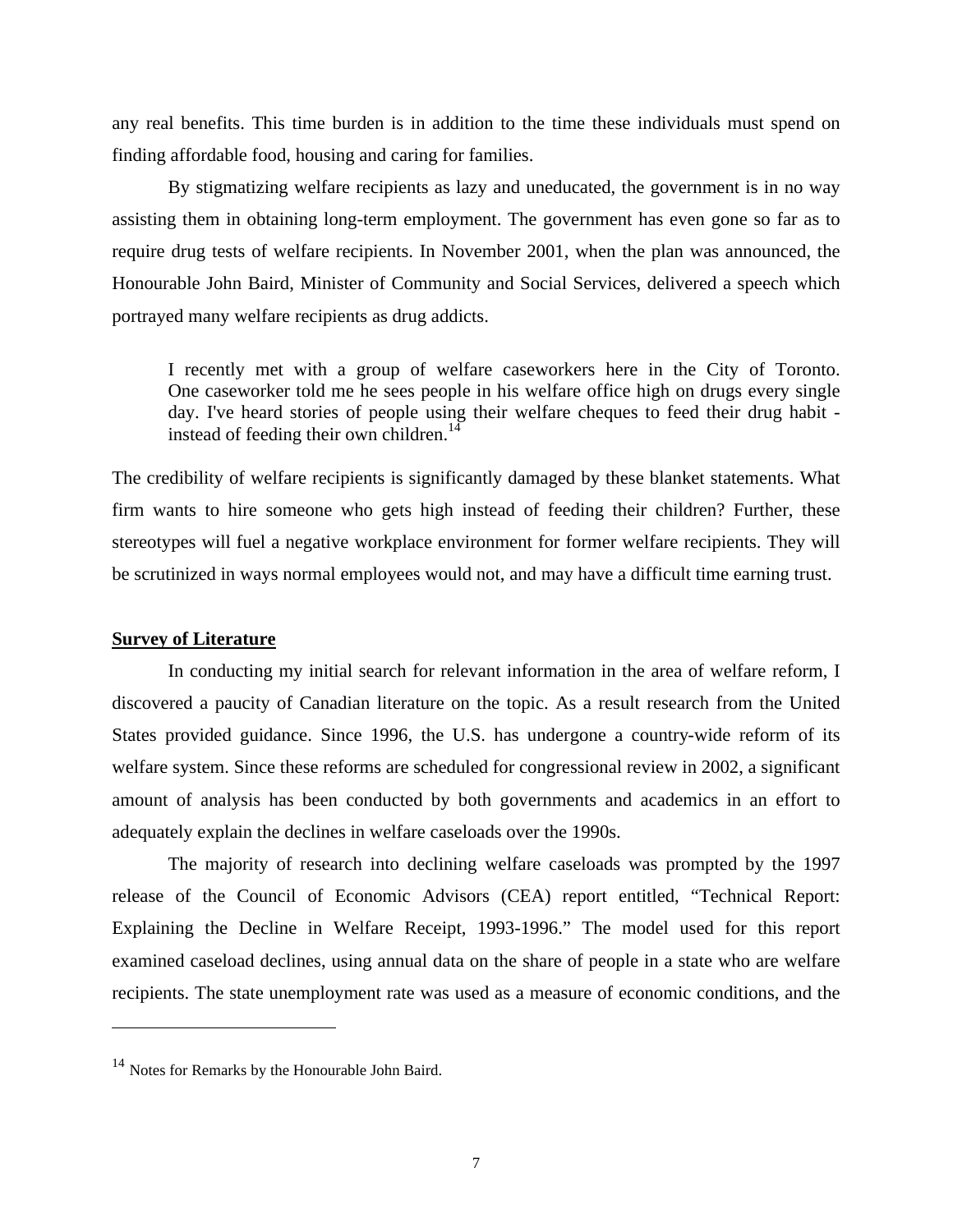impact of welfare reform was examined using a variable denoting the year statewide reforms were carried out. Unemployment was included with both a one-year lag and at its current rate in order to control for the time it takes to move from employment to welfare. The state level reform initiatives were sometimes aggregated, and in others broken down into the respective initiatives, i.e. 'time limits', 'work requirements', or 'earnings disregards.' (Ziliak P.8) Lead variables were also included to determine if there was any impact on caseloads resulting from the mere proposal of changes. In other words, lead variables were included to see if those individuals currently on welfare responded to the threat of reform by leaving the rolls. For this model, benefit rates were based on real maximum benefits in 1996 dollars for a family of three people, and controls were implemented to account for fixed effects by state and year. The report concluded that a 1 percent increase in unemployment had a lagged effect of a 5 per cent increase in caseload (CEA Table 2). The result of this model was that 44.1 per cent of the decline in welfare roles was caused by economic growth, 30.9 per cent resulted from state welfare reforms, and 25 per cent resulted from other factors (CEA Table 3).

In response to this report, two other important papers extended the model and the data in examining caseload reduction. Ziliak et al. published a paper in 1997 (updated in 2000) which used monthly caseload data in an attempt to better determine the impact of the respective variables on caseload reduction. More specifically, they believed that using annualized data hid "important short-run dynamics" which were better captured with monthly data. This modified model yielded results sharply different than those yielded by the CEA model.

Ziliak et al. attribute the significant variation between their results, and those of the CEA to the different ways their models treated response to macroeconomic factors. Specifically, Ziliak et al. assumed sluggish caseload adjustments to unemployment rates, allowing several years for caseloads to adjust. Ziliak also questioned whether it is best to include benefit rates as an explanatory variable. Thus he runs a regression including benefit rates, and another excluding it. Based on his findings from the two varying models, Ziliak concludes that the impact of benefit rates on caseloads is 'trivial'. In total Ziliak concluded that up to 75 percent of the caseload declines between 1993 and 1996 were the result of 'business-cycle factors,' and at most only 1 percent was the result of government reforms (Ziliak P.2).

The second major paper to respond to the CEA report was Blank (1997). Blank not only included the majority of explanatory variables used by the CEA, but also included data on social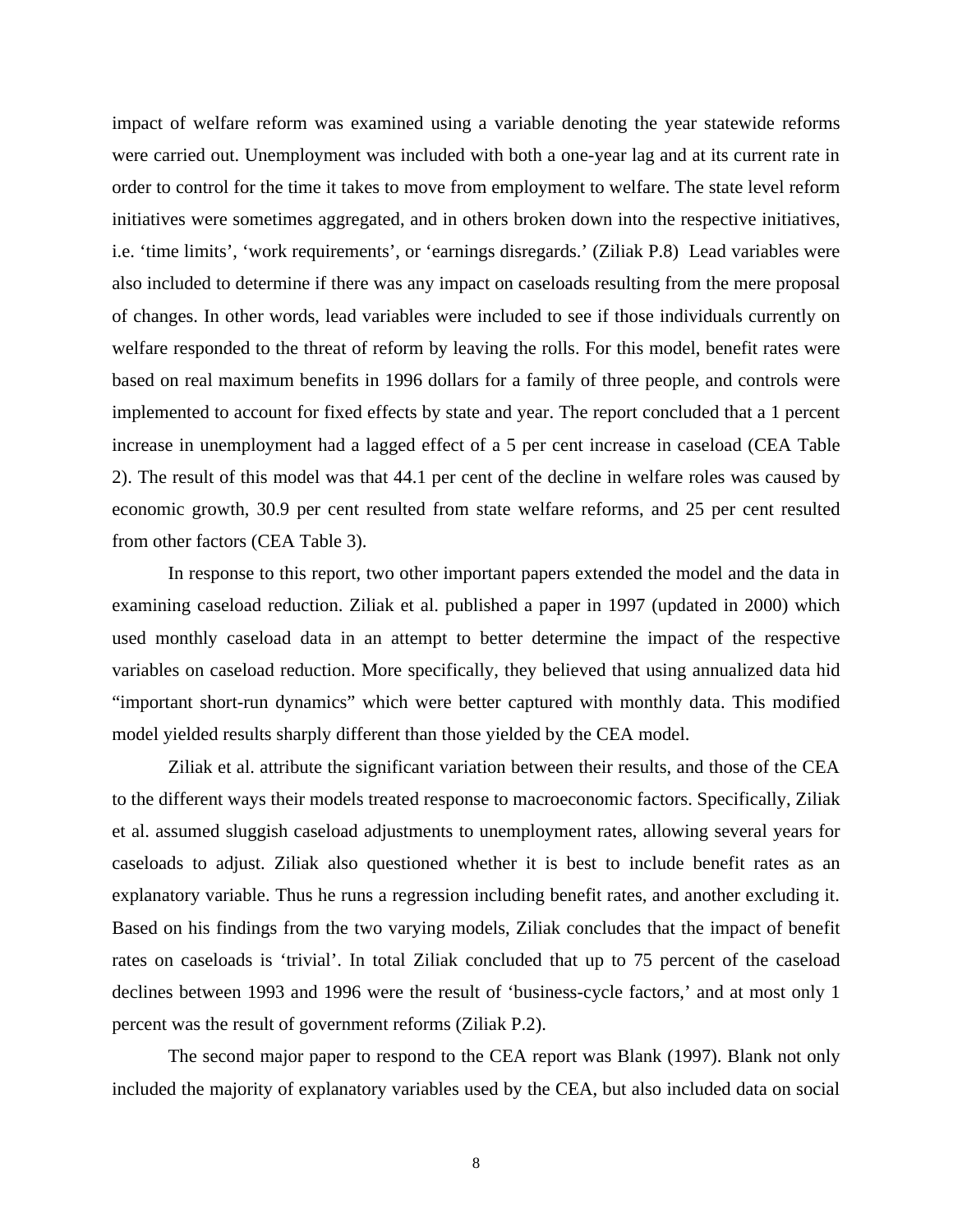factors, including education and family status. Specifically, Blank included data on the percentage of African Americans, families headed by single mothers, and immigrants in the state. Further, Blank included data on the political affiliation of the governor and state legislature, as well as any political or policy changes. However, Blank does not include any lead variables to determine the impact on caseloads of the proposed changes to welfare.

Blank reaches conclusions similar to those of the CEA. She determines that a 1 percentage point increase in unemployment results in a 3.8 per cent increase in caseloads, or that 15-20 per cent of the caseload declines are attributed to unemployment. However, with the inclusion of data on social conditions Blank determines that child-only cases account for between 35-40 per cent of the rise in basic caseloads between 1984 and 1995 (Blank P.35). Finally, she determines that a majority of the remaining declines are a result of government policy and reforms. As with the other studies, Blank's model shows that a noticeable portion of the declines are due to other or unexplained factors. Particularly, some of the trends predate the reforms, and defy explanation by existing models.

In an attempt to reconcile the conflicting results emerging from these and other papers, the CEA released a revised report in 1999. The new model incorporated many of the criticisms made of the earlier model, including a more detailed examination of social factors, and government policies. Of particular importance, was the incorporation of the 1996 federal increase in the minimum wage. However, the model continued to use the unemployment rate as a proxy for economic conditions, as well as annualized data. The new model made use of updated data, which included the 1996-1998 period. This period saw the implementation of extensive federal and state welfare reforms under the titles of the Personal Responsibility and Work Opportunities Reconciliation Act (PROWORA), and the Temporary Assistance to Needy Families (TANF).

Based on the new model, the CEA concluded that once all factors were taken into consideration, the unemployment rate played a very minor role in caseload reduction. It was found that the impact of current unemployment rates on caseload reductions was -0.36 per cent. Using a one year lag, unemployment displayed a 1.5 per cent effect, and using a 2 year lag it displayed a 4.27 per cent effect. (CEA 1999, P.18) Thus if a one percentage point decline in the unemployment rate persisted for 3 years, the net impact on welfare caseloads would be a reduction of 5.41 percent  $(-0.36 + 1.5 + 4.27)$ .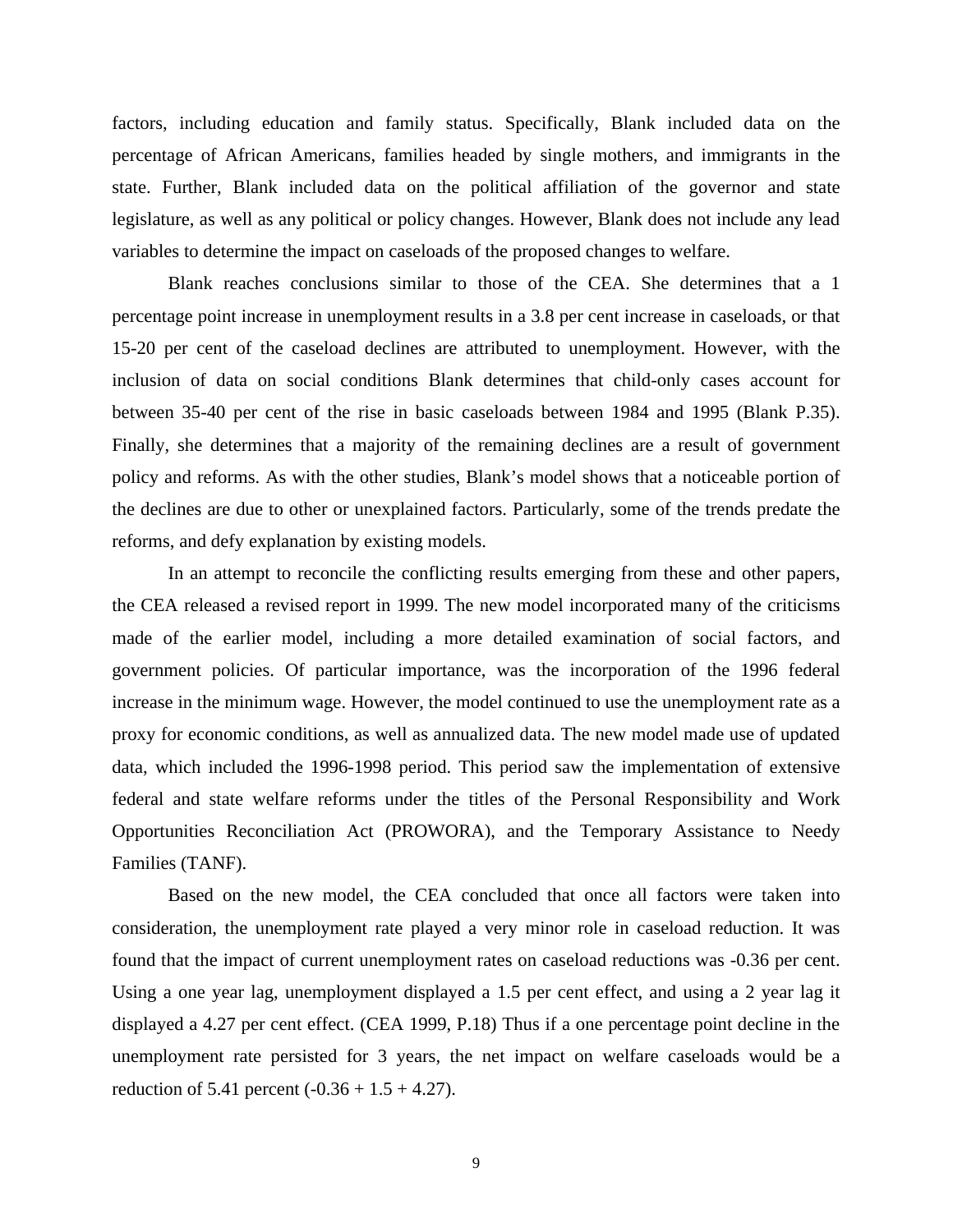The model also concluded that the impact of benefit rates was a 1.8 per cent increase in caseloads for every \$50 increase in average monthly benefit payments. Further, the model showed that increases in the minimum wage yielded strong downward effects on the caseload numbers. Specifically, it was shown that a \$0.50 increase in the minimum wage exhibited a 3.7 to 5.9 per cent downward effect on caseloads. Based on this, it can be inferred that a substantial portion of welfare recipients rely on minimum wage jobs for (at least initial) employment. This further suggests that some welfare recipients are willing to work, but are unable to earn enough in the labour force to justify leaving the welfare rolls. One can assume that a similar situation exists in Canada.

The report went into considerable detail about the effects of individual government policies on caseload declines. First, the report found that the policy of extending the amount people were allowed to earn while on welfare (Claw Backs) by \$50 had a very miniscule (less than 1 percent) negative impact on caseloads. Secondly, the policy of forcing welfare recipients to work while on welfare appears to be very effective in reducing caseloads. This reduction comes from both those who opt to now find employment, as well as those whose benefits are terminated as a result of their unwillingness to participate.

Thus the revised total contribution of each variable for the period 1993-1996 was: welfare reforms, 34.1 per cent; decline in unemployment, 35.6 per cent; and "other", 45.9 per cent. For the period 1996-1998 welfare reforms contributed 39.5 per cent; declines in unemployment 10.4 per cent; increased minimum wage 15.5 per cent; and "other" 34.5 per cent. These results support the conclusion arrived at by both Blank, and the earlier CEA report: that improving economic conditions and welfare reforms played a near equally important role in reducing welfare caseloads

The point of most contention between these papers is the impact of the unemployment rate or economic factors on caseload reductions. However, based on Ziliak et al.'s arguments and results, I believe it best to include a rich set of lagged explanatory variables for unemployment. It appears that including a lag of up to 2 years provides a more exact description of the impact of unemployment on caseloads. Further, I believe that in its application to Canada there would be a substantial time difference between someone's initial unemployment and their showing up on the welfare rolls. I base this on our more generous (un)Employment Insurance program, as well as the greater social safety net. Another point of contention seems to be whether to include annual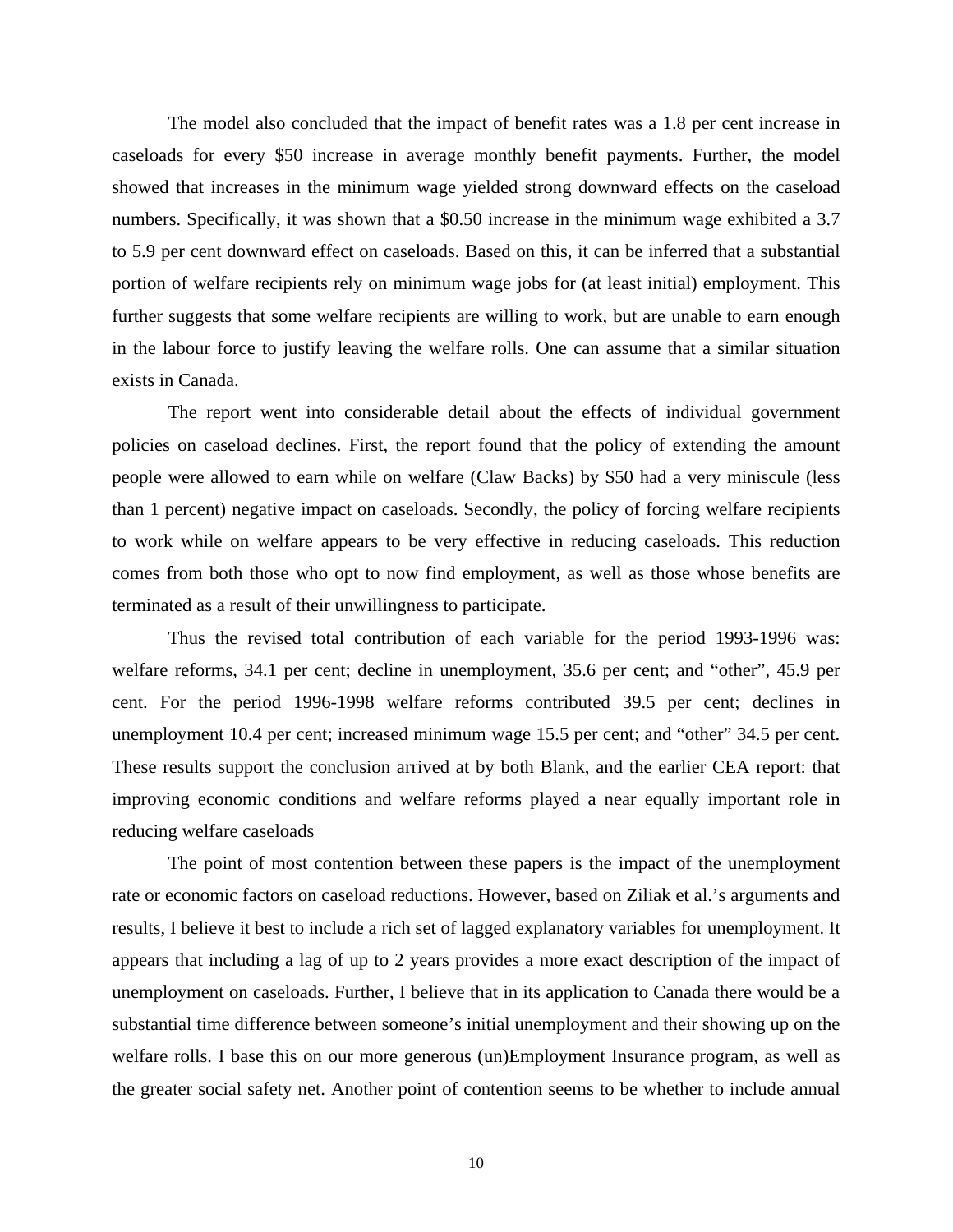or monthly data. Given that the majority of papers following the initial CEA report used monthly data, and that the argument can be made that annualized data hides important information, it appears best to use monthly data.

The inclusion of data concerning claw back rates, and policies towards working while on welfare seems intuitive. However, given the findings of the CEA that a \$50 increase in the amount people were allowed to earn while on welfare had less than a one-percent negative impact on caseloads, and that changes to earnings disregards were part of the Ontario welfare reforms, I find it unnecessary and redundant to include claw backs as a separate variable in the model.

Though Ziliak et al. makes the case that the inclusion of benefit rates has minimal impact on the overall model I am inclined to include it. Given that both the CEA and Blank included benefit rates in their models, and found it significant, and that Ziliak finds no problems with its inclusion, I believe it can serve only to improve the model.

Though the inclusion of lead variables, to account for people's anticipation of welfare reforms, may seem intuitive, based on Ziliak et al.'s findings, as well as those of others, it appears that they are of questionable value. Ziliak finds that models which incorporate lead variables show substantial reductions in caseloads in the year prior to reform implementation, but not subsequent to it. Basically it becomes a question of why progress to smaller caseloads would disappear once the reforms were actually implemented.

The question of whether or not to include social factors in this model is a difficult one. The case has been made, particularly by Blank, that the inclusion of social factors provides a greater understanding of welfare caseloads. Intuitively, social factors should play a strong role in determining repeat users and those who make use of welfare for extended periods of time. However, economic factors and welfare reform seem to account for a substantial portion of the caseload declines in all models. Therefore, for the purpose of this paper social factors will be omitted. Despite this present omission, I believe that for a more complete understanding of the causes of welfare dependence, and to arrive at permanent solutions, an examination of social factors would be required. Thus, social factors will be included and further examined in subsequent papers.

In summary, I believe that in surveying this literature I have highlighted the issues of importance when evaluating declines in welfare caseloads following significant reforms in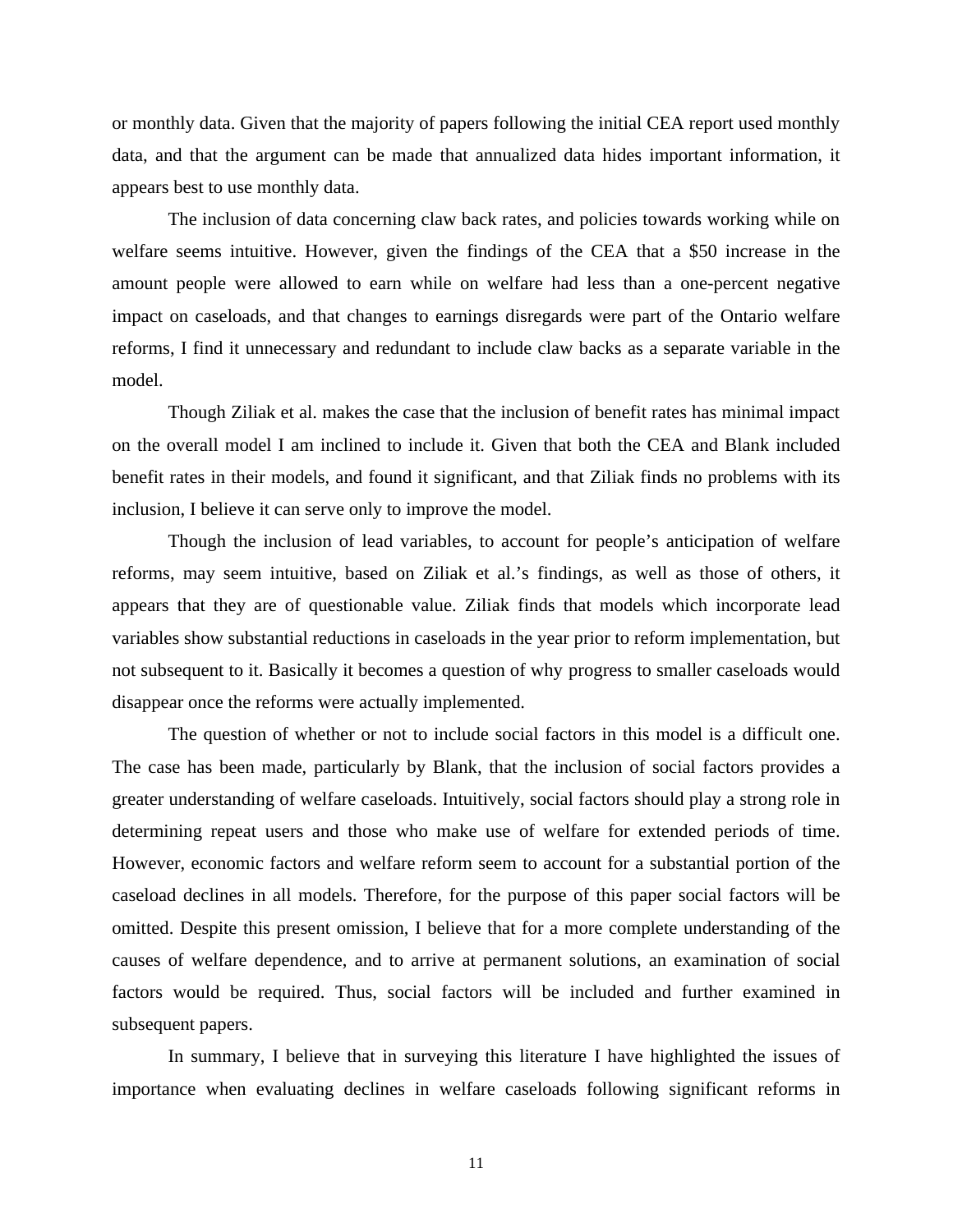welfare programs. Clearly, the inclusion of monthly data on benefit rates, and unemployment, both current and lagged, is essential. I believe that the implementation of the welfare reforms in Ontario, aside from benefit rates, is best treated as a single variable. Though there may be some benefit to determining which policies were most influential, I believe that accurately portraying these individual policies would be exceedingly problematic. As such, I believe the true value of this analysis will be in determining whether it was the economy, the reforms as a whole, or both, that brought about the decline in caseload.

#### **Theory and Methodology**

The availability of data on welfare caseloads, unemployment rates, and benefit rates over an extended period of time, allows for the effective use of time series tools in estimating the relationship between these variables. In particular, I make use of a linear regression model to determine the relationship between caseload declines and unemployment rates, benefit rates, and welfare reforms.

The choice of the dependent variable is the logical place to begin the construction of the model. For an examination of welfare reforms and their impact on caseloads there are two options for the dependent variable. First, one could choose to use the number of cases, or people directly receiving payments as the dependent variable. The alternative is to use the number of beneficiaries, i.e. all individuals supported by welfare. As many households that receive welfare are composed of a head and several children, and it is unlikely that the children make the decision to receive welfare, it seems more appropriate to examine the number of cases as opposed to total beneficiaries. Furthermore, the emphasis in Ontario, as well as most other locals that implement welfare reforms, appears to be on reducing caseloads. Thus, it appears that using the number of cases would be the best choice for a dependent variable.

In order to remove any impact on welfare caseloads from population growth, the ratio of welfare cases to population, or the case rate, will be used as the dependent variable. The monthly population of Ontario was estimated using a linear trend between yearly population estimates obtained from Statistics Canada, because monthly population data was not readily available. It is also expected that the use of a case rate as the dependent variable will help alleviate some of the nonstationarity that is inevitable in a model of this nature.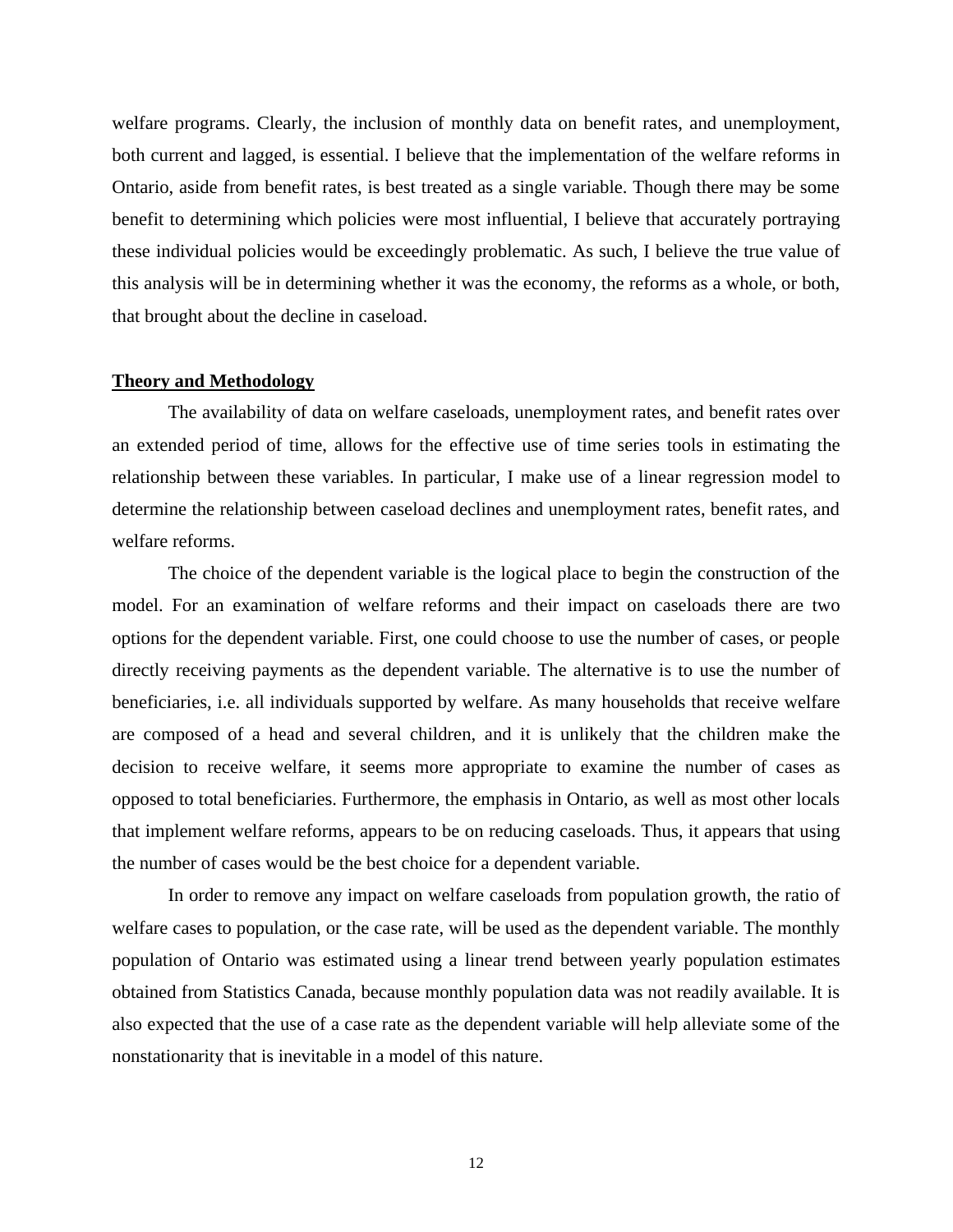In determining which explanatory variables to use, I will be drawing mostly from those variables examined in the survey of literature. In all literature surveyed, the unemployment rate was used as a proxy for the state of the economy. The only point of contention was the inclusion of a lag of unemployment, and the timing of this lag. Given that Okun's law demonstrates a six to eighteen month lag between economic recovery and gains in employment, and that those on welfare rolls are generally the last to obtain employment following an economic recovery given their absence from the current job market, a lag of as much as eighteen months can be expected prior to an economic recovery lowering welfare caseloads. On the entry to welfare side, individuals who find themselves unemployed would most likely first make use of the (un)Employment Insurance program. Once these benefits run out, there would likely be another lag as these individuals use up any savings, or borrow from friends or family to support themselves before turning to welfare. Thus the lags should be symmetrical in that a lag of as much as eighteen months can be expected in either the entry to or exit from welfare following initial unemployment or an economic recovery respectively. However, for the purpose of this paper I will assume that entry and exit is symmetrical in a lag of twelve months given that eighteen moths is the maximum that should be used.

Unemployment will be included in the model at its current rate, as well as in a difference form lagged monthly up to twelve months. Given that the unemployment rate generally rises during an economic downturn, and falls in times of economic expansion one would expect the coefficient for the time t unemployment explanatory variable to be positive. Further, one would expect a larger impact from the lagged variables than from the current variable, as the economic effects work their way through the labour force and welfare rolls over time.

As cutting benefit rates has been a tenant of welfare reform, particularly in the Ontario case, their inclusion as an explanatory variable is necessary. For this model, benefit rates will be based on rates for single employable individuals due to its frequent citation in Canadian literature and availability. Using just the benefit rates for single employable individuals should not pose any problems, as on a percentage basis benefit rates in Ontario have risen and been cut by similar amounts across all groups. Again, benefits will be included in the model at their current rate, as well as in a difference form lagged monthly up to twelve months.

Both benefits and caseloads in Ontario rose substantially during the 1980s and early 1990s. Further, as benefits declined in the mid to late 1990s so did caseloads. One would expect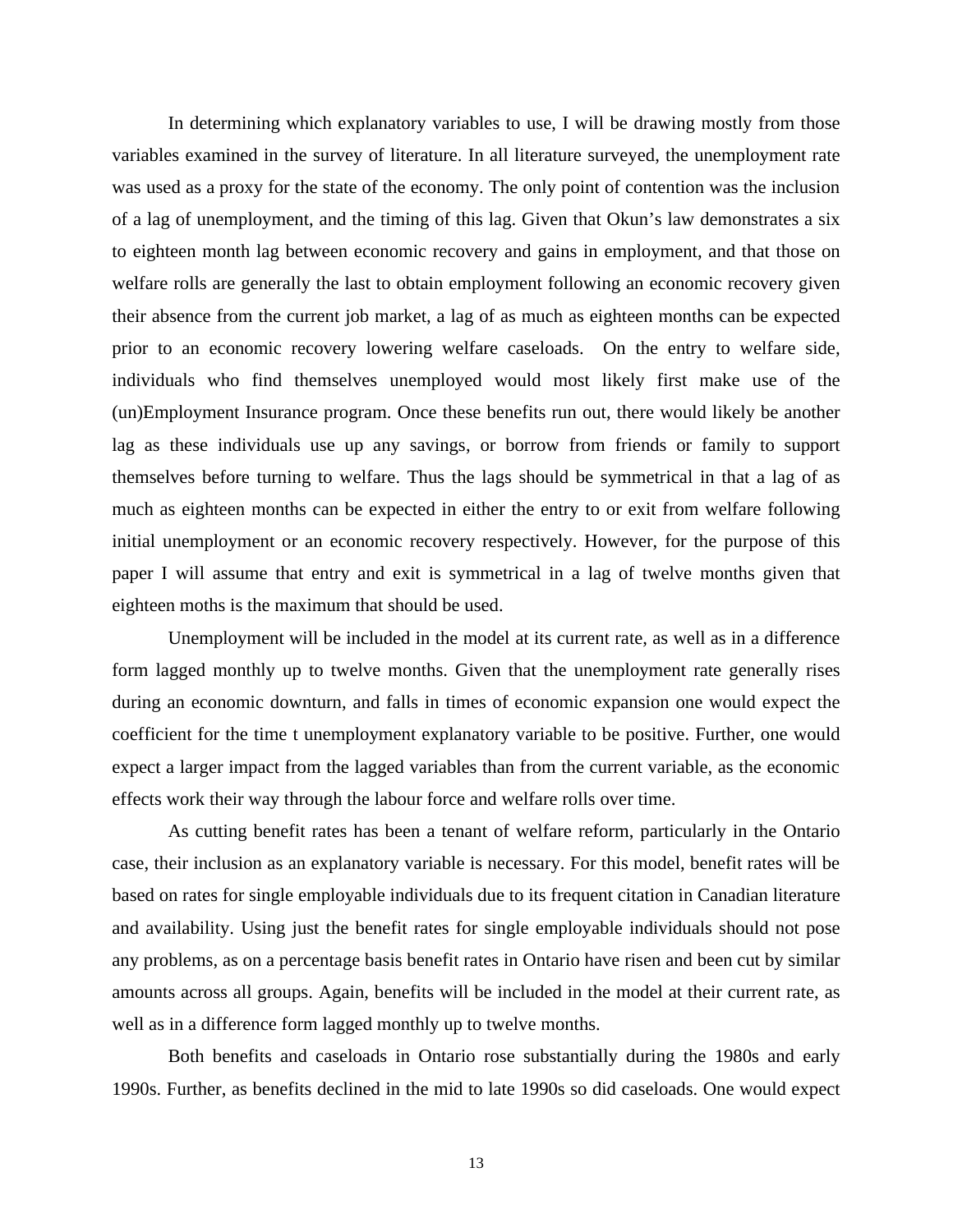moral hazard to arise with an increase in benefit rates as it provides an increased disincentive for those on welfare to find paid employment, as well as encouraging the working poor to move to the welfare rolls. Therefore, one would expect a positive sign on the time t coefficient of benefit rates.

The reason nonstationarity is a substantial problem in this model is that time series data is being regressed onto time series data. This is further exacerbated by the fact that strong trends are exhibited by both the unemployment rate and welfare cases. Thus, several different measures will be taken in an attempt to correct for the nonstationarity. First, as mentioned above, the dependent variable will be the case rate as opposed to the actual number of cases. By using a case rate it is expected some of the trends in the cases will be reduced. With respect to the explanatory variables 'unemployment rates' and 'benefits' differences will be used of the form **ln**  $U_{t-i}$  – ln  $U_t$  and ln  $B_{t-i}$  – ln  $B_t$  where U is the unemployment rate, B is the benefit rate, and for i=1,…,12. Explanatory variables of this form will reduce some of the trend nature of the data, while also providing information on the impact of these variables over time. The case rate will be also included as an explanatory variable in model in order to further reduce the trend nature of welfare cases. Case rates will be included in the form  $\ln C_{t-1}$  as well as in the form  $\ln C_{t-1} - \ln C_{t-1}$ **1** for i=2,..., 12.

Given that these variables are the difference between past unemployment rates, or benefits, and the present unemployment rates, or benefits, we would expect that the sign of the coefficient would be negative (-). A negative coefficient sign is expected because a positive value for either explanatory variable indicates a *decline* in either the unemployment rate or benefits, which should be associated with a decline in welfare case rates.

Though previously unmentioned, the North American Free Trade Agreement had a significant impact on the Ontario economy. In particular, NAFTA was blamed for the loss of thousands of jobs in Ontario, particularly in the manufacturing sector. Despite this I feel that the inclusion of NAFTA in the model is unnecessary because for all intents and purposes NAFTA can be treated as an 'economic effect' and will be reflected in the unemployment rate.

Welfare reform in Ontario was carried out in two separate major initiatives. First, upon the election of Mike Harris and the Progressive Conservatives in June 1995, welfare benefits in Ontario were cut from \$698 to \$580 for an average single employable individual.<sup>15</sup> As well, the

 $\overline{a}$ 

<sup>&</sup>lt;sup>15</sup> These figures are in nominal terms.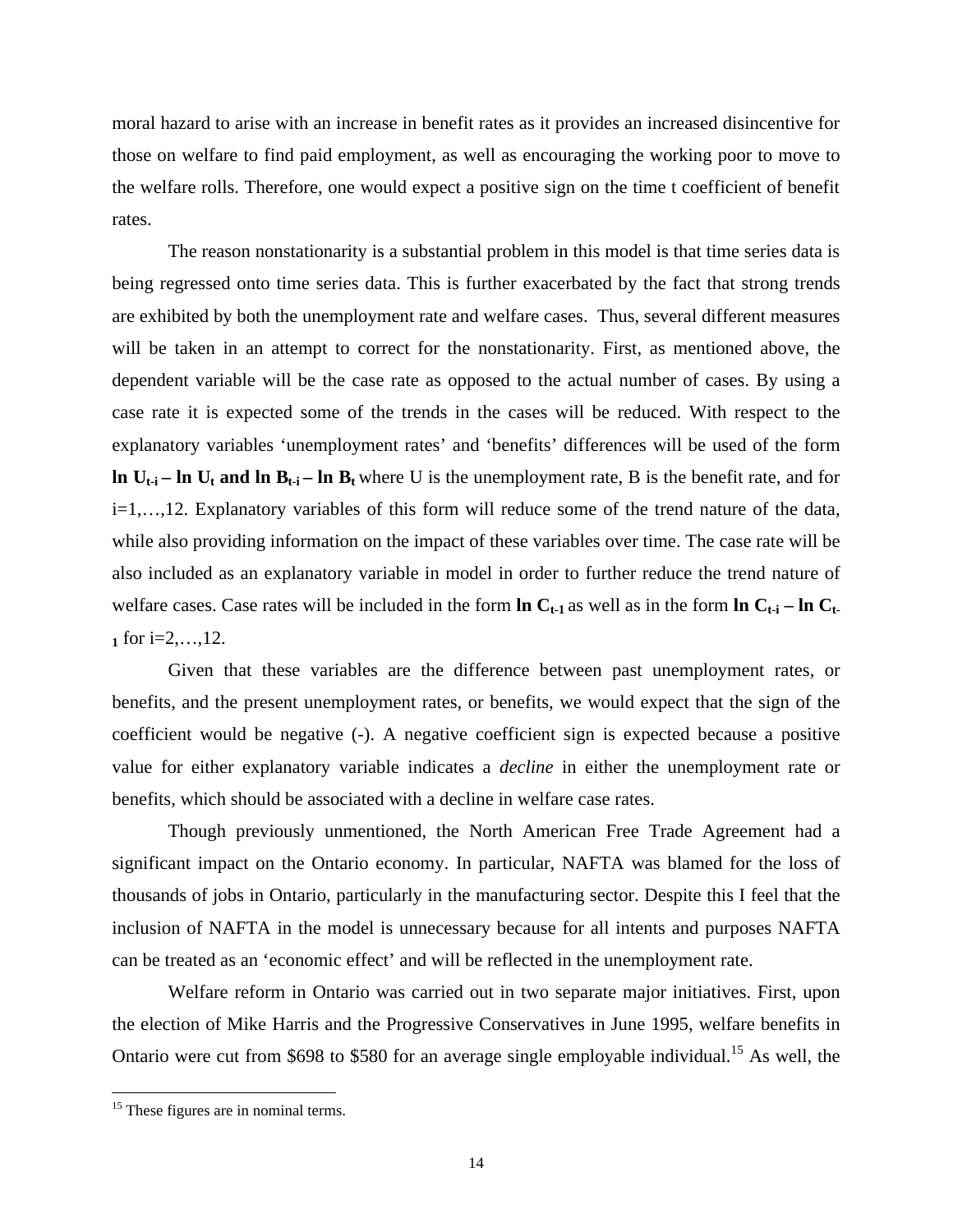entire nature and perception of welfare in Ontario changed. This was reflected by the new government's emphasis on catching welfare fraud and cutting caseloads and costs. The second major initiative began in 1996, when the government began to phase in the Ontario Works program which forced welfare recipients to either work for their benefits, or participate in education and training programs. However, the act to fully implement Ontario Works was not introduced until June of 1997, and prior to this the program was in limited use.

To account for these significant changes to the welfare system, two separate dummy variables will be used. The first will become active in the June 1995 period to account for the election of the Mike Harris Conservative party and the subsequent shift in attitudes towards welfare. The second will become active in June of 1997 to account for the shift to a mandatory 'Workfare' system. Given that the entire emphasis of these two initiatives is to reduce welfare caseloads the expected sign of the coefficients of both these explanatory variables is negative.

This model will include data for the time period 1984 to 2002. Given that this period covers a number of economic upturns and downturns as well as several different government policies on welfare, it should provide a more than adequate amount of data. Further, the data will be included in monthly form for the reasons listed above as well as for the fact that it provides additional degrees of freedom.

Therefore the static model including all lags i  $(i=1,...,12)^{16}$  in period t  $(t=1,...,200)$  is:

(1) 
$$
C_t = ? + B_u U_t - B_{uit} U_{it} + B_B B_t - B_{Bit} B_{it} + B_C C_{t-1} - B_{Cit} C_{it} - B_H H - B_W W + e
$$

Where  $C_t$  represents the natural log of the ratio of welfare cases to population at time t, ? is a constant,  $U_t$  is the natural log of the unemployment rate at time t,  $U_{uit}$  is the set representing the difference of the natural log of unemployment at time t-i and the natural log of unemployment at time t (ln  $U_{t-i}$  – ln  $U_t$ ) for all 12 lags,  $B_t$  represents the natural log of real maximum dollar benefits paid to a single employable individual at time  $t$ ,  $B_{it}$  is the set representing the difference of the natural log of benefits at time t-i and the natural log of benefits at time t (ln  $B_{t-i}$  – ln  $B_t$ ) for all 12 lags,  $C_{t-1}$  is the natural log of the case rate at time t-1,  $C_{it}$  is the set representing the difference of the natural log of the case rate at time t-i and the natural log of the case rate at time

1

<sup>&</sup>lt;sup>16</sup> Except for the case rate explanatory variable where the lags run i (i=2,...,12) because  $C_t$  is the dependent variable.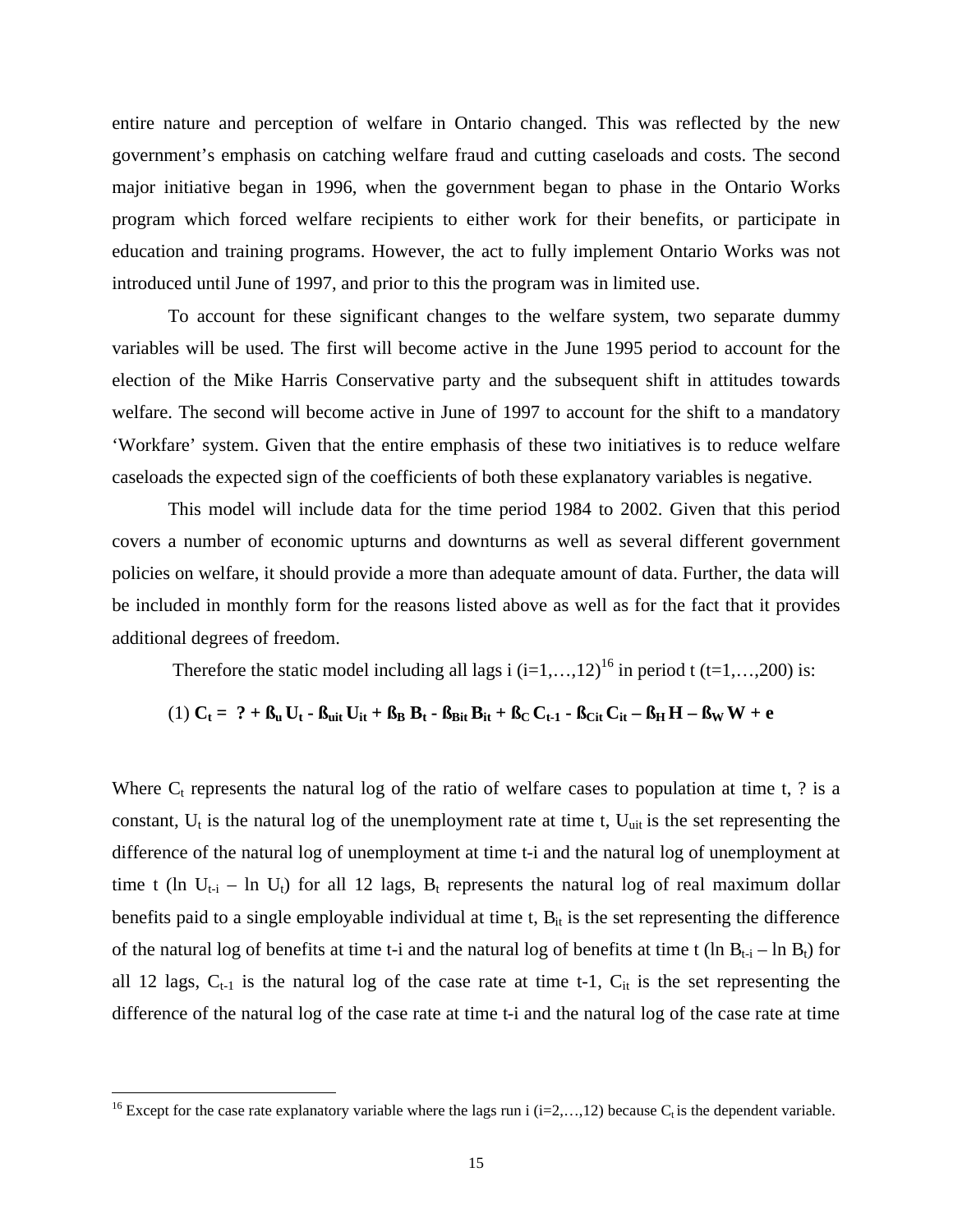t-1 (ln  $C_{t-i}$  – ln  $C_{t-1}$ ) for all 11 lags, H represents the June 1995 election of Mike Harris, W represents the implementation of workfare in June 1997, and e represents the residual at time t.

#### **Results**

Given the form of the lagged variables, the effect of each variable on caseloads was calculated using the function *? ?* 1? where **ß** is the estimated coefficient, and **?** is  $\mathbf{B}_C$ . Table 1 presents estimates for the coefficients of equation (1) as well as results for the function *? ?* 1? . The results indicate that welfare reforms, particularly benefit cuts, were responsible for the majority of the decline in the case rate. As expected, the coefficient on the real benefit rates variable is positive. The coefficient implies that for every 1 per cent decline in benefit rates welfare case rates decline by 4.07 per cent.

The introduction of workfare appears to have resulted in a decline of case rates by 20.5 percent. An interesting result is the positive coefficient that is found on the Mike Harris dummy. This 35 percent increase in case rates with his election suggests this variable is actually capturing the effects of another variable not included in this model. Taken together with the offsetting impact of the Mike Harris dummy, welfare reforms including benefit reductions appear to be responsible for approximately 98 percent of the decline in welfare cases.

The unemployment rate has a slight positive effect on the number of welfare cases. The coefficient found for the unemployment variable suggests that a 1 per cent decline in unemployment rates will result in only a 0.00942 per cent decline in case rates. From the election of Mike Harris in June of 1995 to end of the sample period in September of 2002, the unemployment rate declined from 8.7 per cent to 7 per cent. Thus the decline in unemployment accounts for less than 1 per cent of the total decline in welfare cases.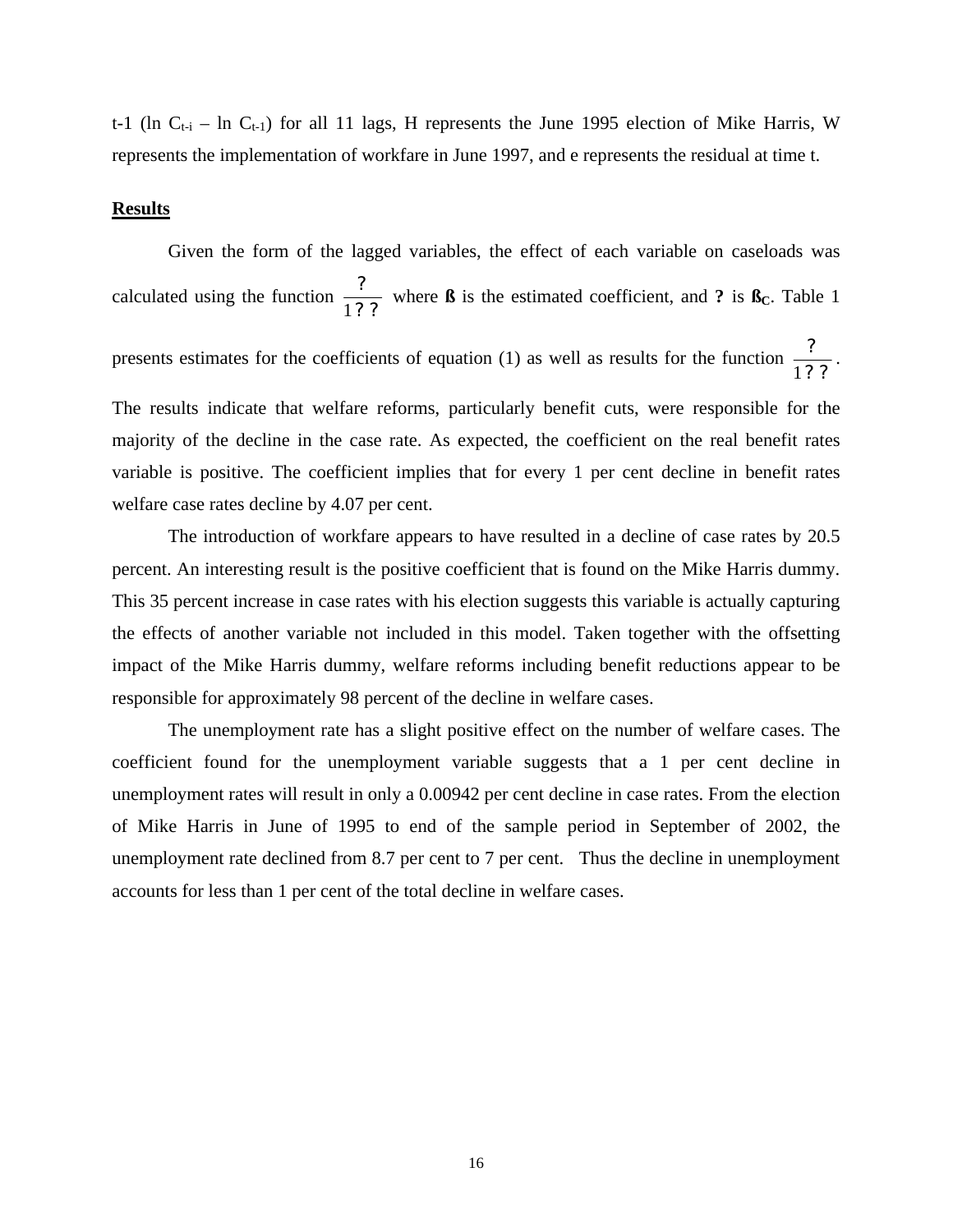| <b>Unemployment Rate</b>       | 0.000108    |
|--------------------------------|-------------|
|                                | (0.0088)    |
|                                |             |
| ?                              | 0.00942     |
| 1? ?                           |             |
| <b>Benefits</b>                | 0.046532    |
|                                | (0.0000)    |
| ?                              | 4.0746      |
| 1? ?                           |             |
| <b>Election of Mike Harris</b> | 0.004033    |
|                                | (0.0089)    |
| $\boldsymbol{\mathcal{P}}$     | 0.35314     |
| 1? ?                           |             |
| Workfare                       | $-0.002345$ |
|                                | (0.0027)    |
| $\overline{\mathcal{E}}$       | $-0.20536$  |
| 1??                            |             |
| $\gamma$                       | 0.98858     |

**Table 1 Estimates of Business Cycles and Welfare Reform Impacts on Monthly Welfare Caseloads**

† Standard errors are in parentheses. The regression controls for a constant. The number of observations used in the estimation equals 200.

The issue of nonstationarity does not appear to have been corrected given the high value obtained for ? (0.98858). Thus in future work I will attempt to correct for this nonstationarity using a co-integration method.

#### **Conclusions**

I account for the decline in welfare cases in Ontario using an OLS estimated model of the ratio of welfare cases to the population (case rates) as a function of time-dependent welfare reform variables, unemployment rates, welfare benefit rates, and lagged case rates. My results suggest that nearly all of the decline in welfare cases since June of 1995 (98 per cent) can be explained by the decline of benefit rates in real terms, and the implementation of various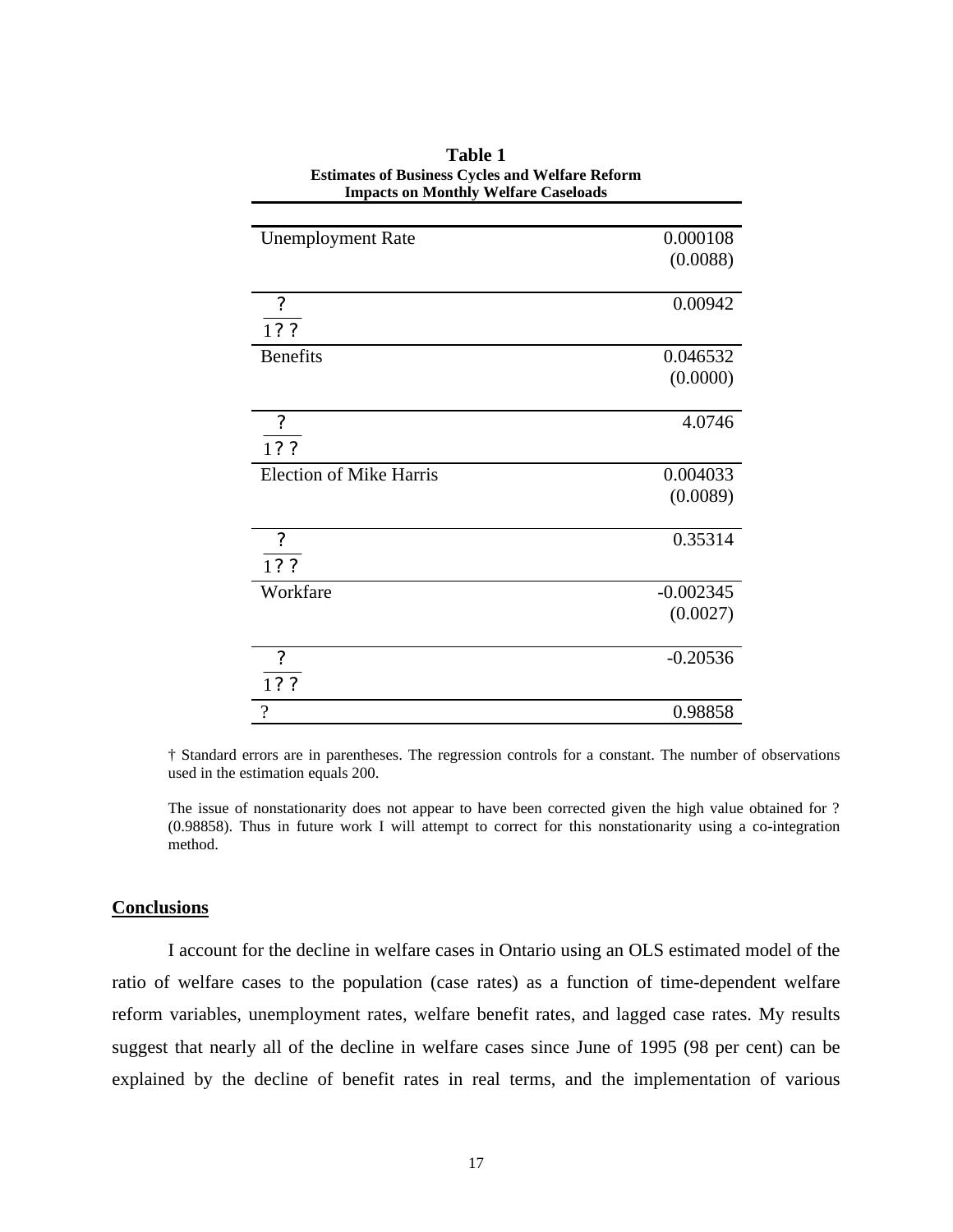program reforms. Therefore, the reform of the welfare system carried out by the Harris government appears to have been extremely successful in reducing welfare cases. The extremely high elasticity attached to the benefit rate variable indicates that there is a very strong moral hazard aspect to welfare caseloads. Thus, by reducing the incentive to being on welfare through cuts to benefit payments, significant reductions in caseloads can be achieved.

The results of this model are different than those obtained by other authors. Results obtained by Blank (1997, 2000) are most similar in that they attribute less than 20 percent of the decline to business cycle fluctuations. One likely explanation for the divergence in the results is that the model employed in this paper is so fundamentally different than those employed in other works. The time period employed in this model is longer, and the structure of the lagged variables, as well as the use of lagged case rates is new to this problem.

Though the extensive welfare reforms carried out by the Government of Premier Mike Harris seem to have been extremely successful in reducing the number of welfare cases, there still remains over 200,000 welfare cases in Ontario. Given that the majority of the declines were achieved by cutting benefit rates by over 25 per cent in real terms, questions arise as to the impact on those who remain on welfare, as well as those who left. I believe it now becomes important to look at the social costs of these reforms. As mentioned in the background, many social advocacy groups had expressed concerns that welfare reforms were inflicting pain, suffering, and an unacceptable burden on those who remained on the welfare rolls. Further, for those who have left the welfare rolls, the question remains as to whether or not they actually improved their quality of life. By cutting benefits so substantially, employment in a menial job at minimum wage, while having to pay for daycare, may actually have become preferable to staying on the welfare rolls. If this is the case then the question becomes how desperate must one be in order to remain on welfare? One must also ask whether this is truly an improvement in the quality of life for those who leave the welfare rolls. Therefore, another future avenue of research would be to track those who move on and off of welfare, as well as to survey those who have left the welfare rolls during the welfare reform period, in order to develop an estimate of the social costs incurred as a result of the reforms. This would allow for a better understanding of the net costs/benefits of welfare reforms, and provide an alternative figure to the billions in savings cited by the Mike Harris government.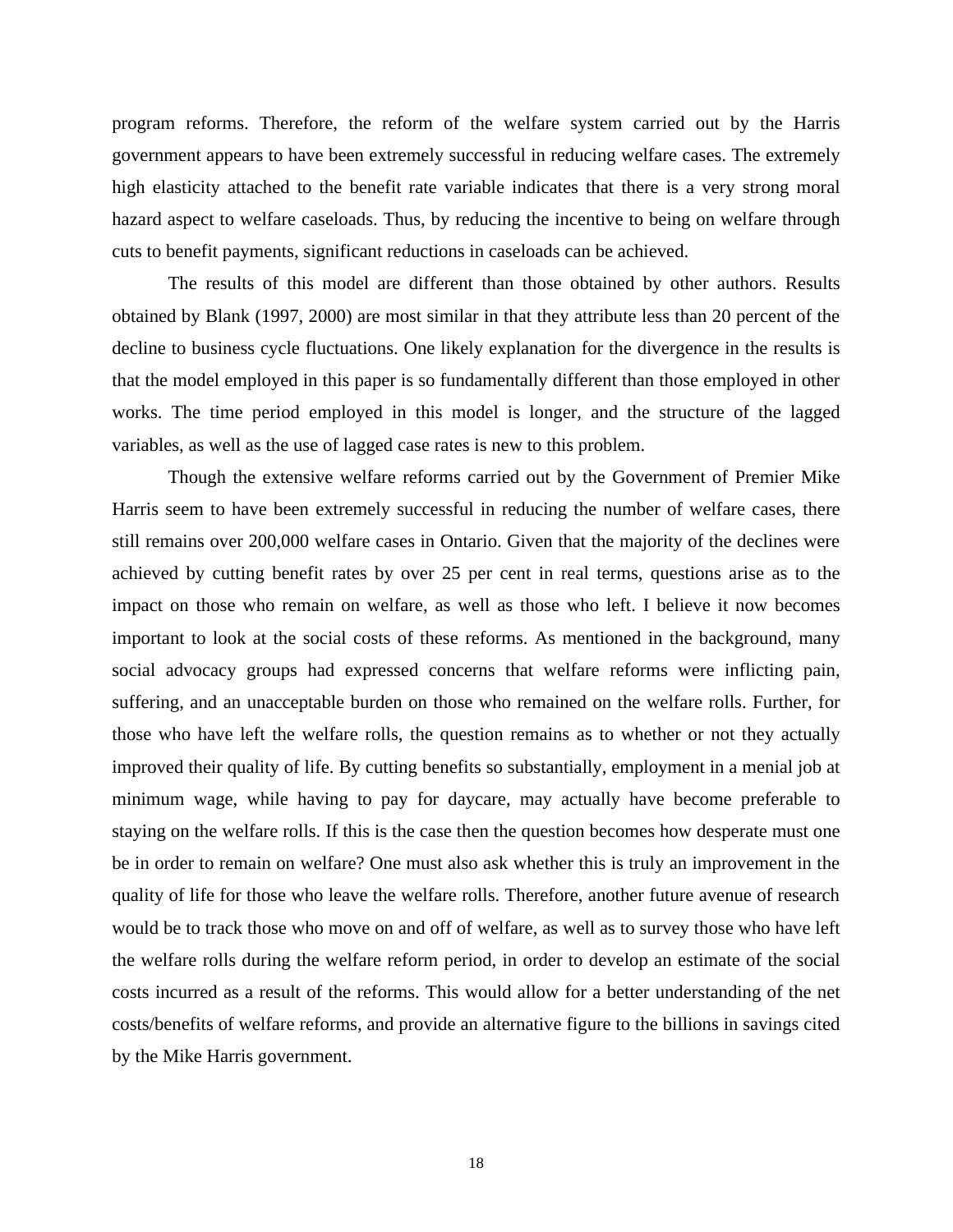In tracking those who enter and exit the welfare rolls we are likely to develop a better understanding of what causes welfare dependence, and what allows people to leave the rolls permanently. Further, the inclusion of the data employed by Blank (1997, 2000), such as the percentage of immigrants, single mothers, and minorities would also provide further insight into welfare dependency. All of this information would be invaluable in the formulation of social policy to reduce welfare caseloads, while at the same time ensuring that those who do leave the welfare rolls are in fact improving their quality of life. I believe that this research would find that education, training, and access to affordable daycare are the major barriers for those who wish to leave the welfare rolls.

As mentioned in the empirical analysis, nonstationarity was a significant problem in the estimation of welfare case declines. Originally for this paper a slightly modified version of the model employed by the CEA (1997) was used. However, this model yielded persistent problems with nonstationarity and autocorrelation. Given the paucity of reference to these problems within their work, one must question whether the authors were at all aware of this problem, or simply ignored it. If indeed nonstationarity and autocorrelation of this degree was ignored, a reevaluation of the results obtained by the CEA may be necessary. Given that the CEA model formed the basis for much of the subsequent research on welfare case declines it is possible that a substantial portion of the research on this topic is fundamentally flawed. Exposing this potential flaw in the econometrics employed in past research is a significant contribution of this paper.

The results of this paper suggest that the Harris government's policies of cutting benefits and instituting workfare were indeed responsible for the decline in welfare cases. In particular, cutting benefit rates and fixing them in real terms appears to be an extremely effective method of reducing caseloads. This result demonstrates to what extent moral hazard plays a role in determining welfare use. However, cutting benefits has repercussions in that one risks forcing individuals on welfare to find employment which normally would not be considered, and cannot support a single individual, let alone a family. In rare cases this may lead to individuals engaging in criminal activity in order to simply make ends meet. Perhaps, in the long run, the social costs of these welfare reform policies will outweigh the short-term cost savings achieved by the Harris government.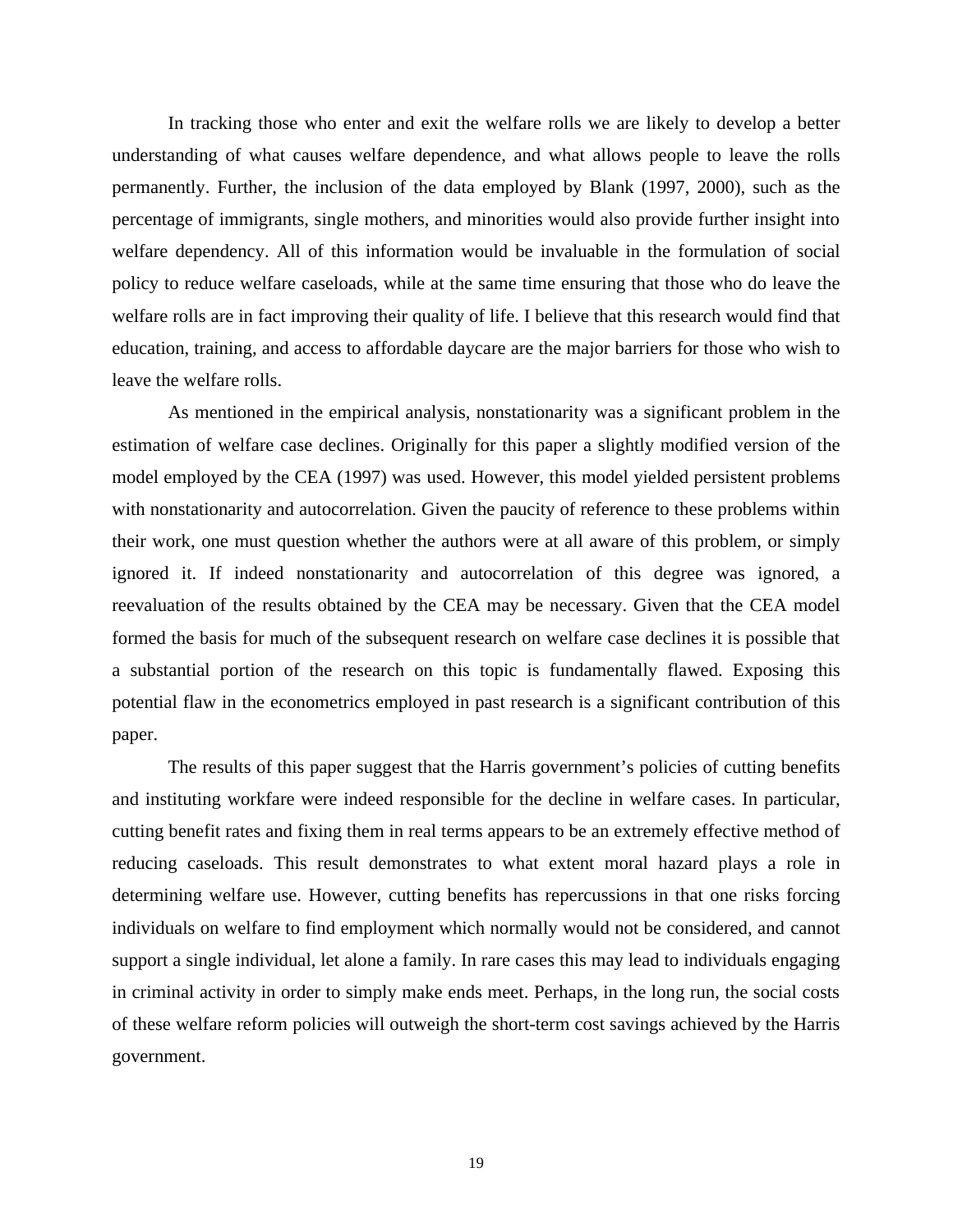The persistence of nearly 200,000 welfare cases, despite the substantial cuts to benefits and relatively low unemployment, suggest that these remaining individuals comprise a core of welfare dependents for whom employment is not an option. Thus these individuals are most likely suffering considerable hardship trying to live on the meager benefits. It therefore appears that current welfare reforms have reduced caseloads as far as they can, and it is now time for careful evaluation of the social aspects of welfare dependency and the creation of policies to address these problems.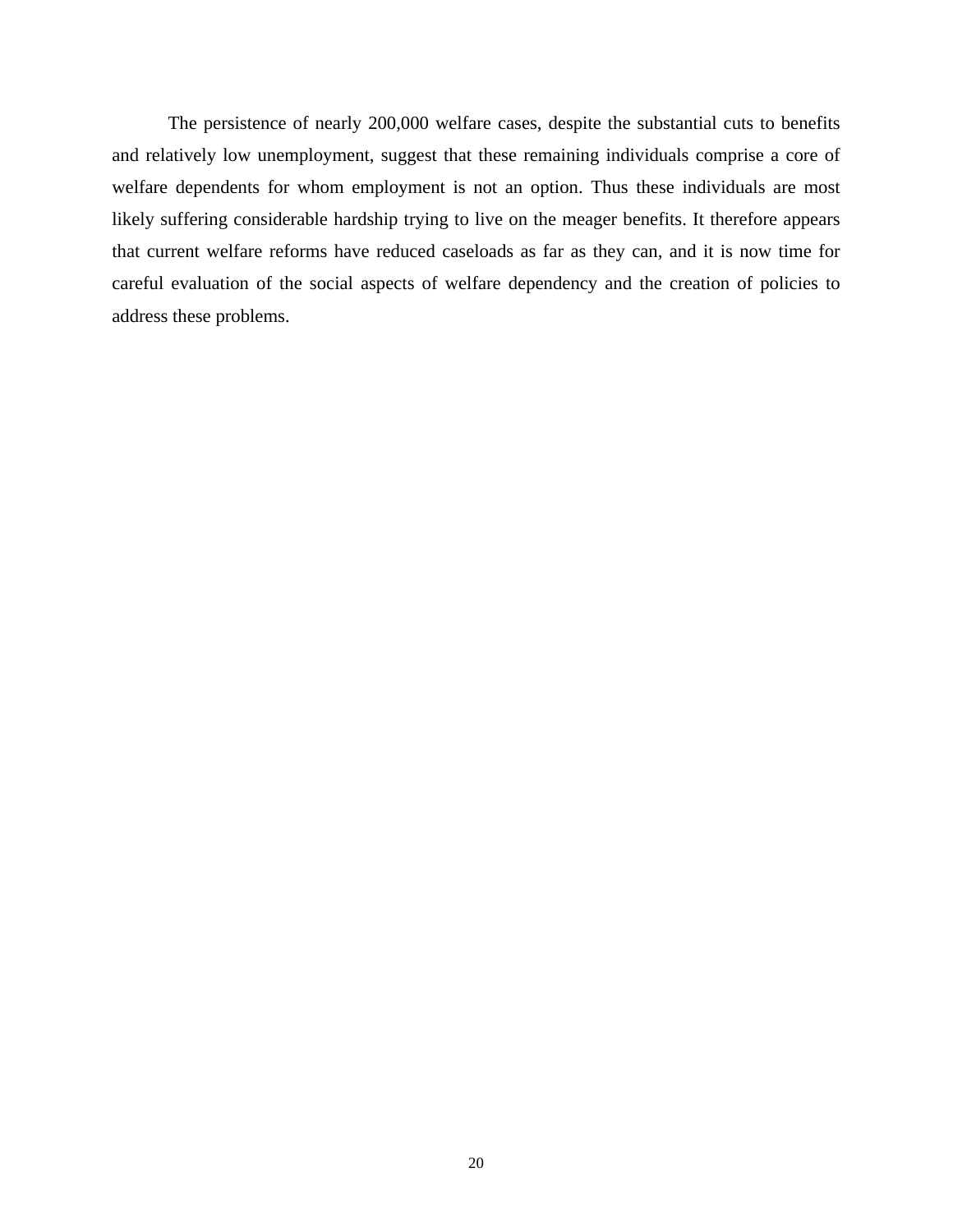#### **References**

Bell, Stephen H.. 2001. "Why Are Welfare Caseloads Falling?" The Urban Institute Discussion Paper (March).

Blank, Rebecca M. 1997. "What Causes Public Assistance Caseloads to Grow?: National Bureau of Economic Research Working Paper 6343. Cambridge, MA: NBER (December)

Council of Economic Advisors. 1999. "Technical Report: The Effects of Welfare Policy and the Economic Expansion on Welfare Caseloads: An Update." Washington, D.C. A report by the Council of Economic Advisers (August).

Council of Economic Advisors. 1997. "Technical Report: Explaining the Decline in Welfare Receipt, 1993- 1996." Washington, D.C. A report by the Council of Economic Advisers (May).

Daily Bread Food Bank. "Damned it You Do (Receive Welfare), Damned if You Don't: A Welfare System that Punishes Recipients *and* Workers." (http://www.dailybread.ca/research/pdf/ONTWORKS.pdf)

Government of Ontario. "Emphasizing Work, Not Welfare." 1998 Ontario Budget Backgrouder. Ministry of Finance. Toronto, ON. (http://www.gov.on.ca/FIN/english/welfbke.htm)

Gujarati, Damodar N. Basic Econometrics. 3rd ed. Toronto: McGraw-Hill

Ontario Ministry of Community, Family, and Social Services. Data on Welfare Recipients. Toronto, ON.

Ontario Ministry of Community Family and Social Services. "Making Welfare Work." Toronto, ON. (http://www.gov.on.ca/CSS/page/brochure/reptotaxfinal.pdf)

Ontario Ministry of Community Family and Social Services. "Participants: Ontario Works Provides the Help you Need." Toronto, ON. (http://www.gov.on.ca/CSS/page/brochure/owparticipants.html)

Ontario Ministry of Community Family and Social Services. "Notes for Remarks by the Honourable John Baird Minister of Community Family and Social Services." Toronto, Ontario - November 14, 2000 – 9:15 a.m. (http://www.gov.on.ca/CSS/page/speech/nov1400.html)

Statistics Canada. "Low Income Cut-offs, December 1999." Ottawa, ON. (http://www.statcan.ca/english/freepub/13-551-XIB/13-551-99.pdf)

Workfare Watch. "Workfare Watch Bulletin." Vol. 1 Bulletin #13. Community and Social Planning Council of Toronto. Toronto, On. (http://www.welfarewatch.toronto.on.ca/wrkfrw/bul13.htm)

Ziliak, James P., and Figlio, David N. 1997. "Welfare Reform, the Business Cycle, and the Decline in AFDC Caseloads." Kalamazoo, MI: W.E. Upjohn Institute for Employment Research.

Ziliak, James P., and Figlio, David N. 1999. "Welfare Reform, the Business Cycle, and the Decline in AFDC Caseloads." In *Economic Conditions and Welfare Reform*, edited by Sheldon H. Danziger (17-48). Kalamazoo, MI: W.E. Upjohn Institute for Employment Research.

Ziliak, James P., Figlio, David N., Davis, Elizabeth E., and Connolly, Laura S. "Accounting for the Decline in AFDC Caseloads: Welfare Reform or Economic Growth?" 1997. Institute for Research on Poverty Discussion Paper No. 1151-97